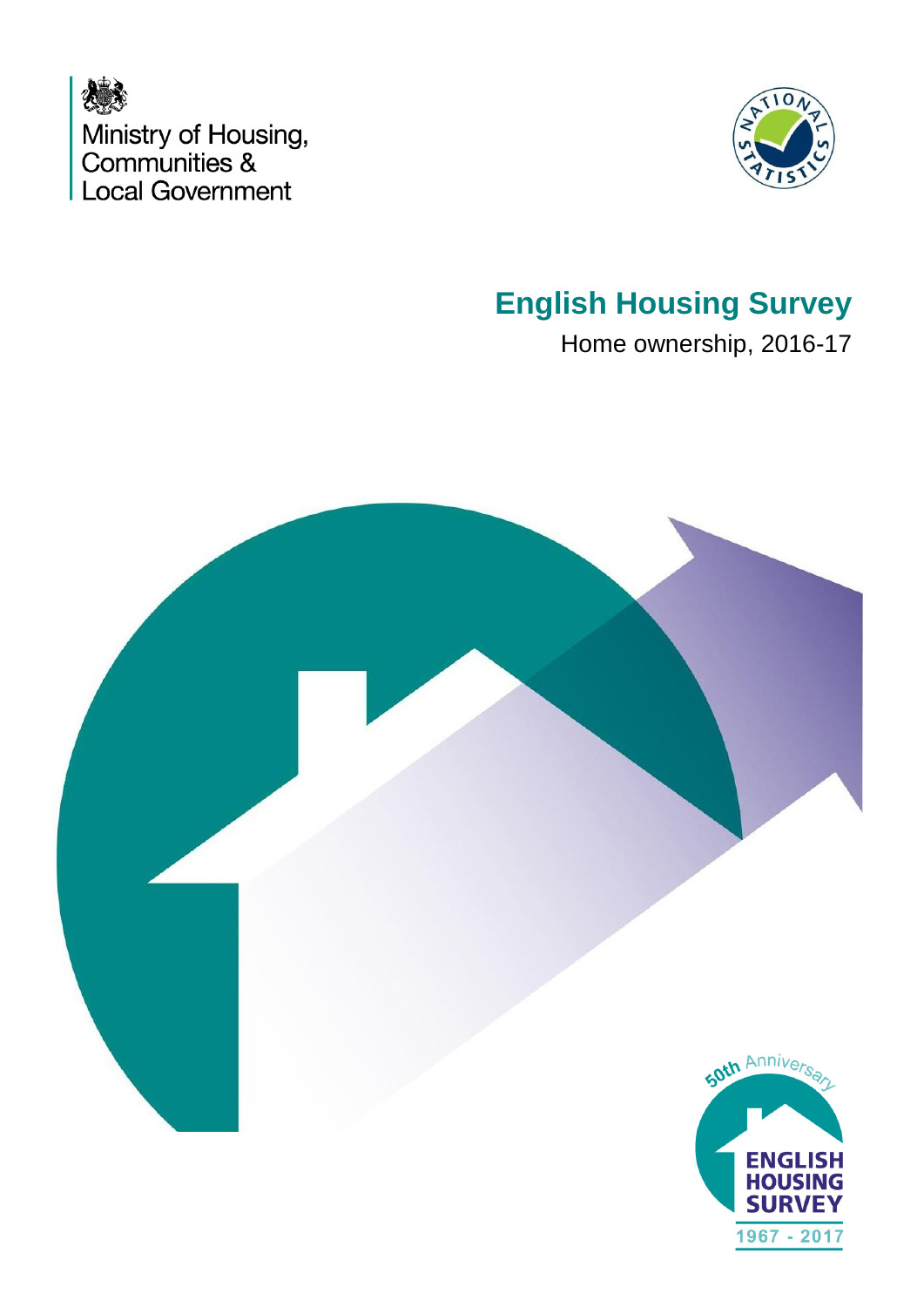## **Contents**

Introduction and main findings

Chapter 1: Profile of owner occupiers

Chapter 2: Housing costs

Chapter 3: Housing flows

Chapter 4: Satisfaction and housing modifications

Technical notes and glossary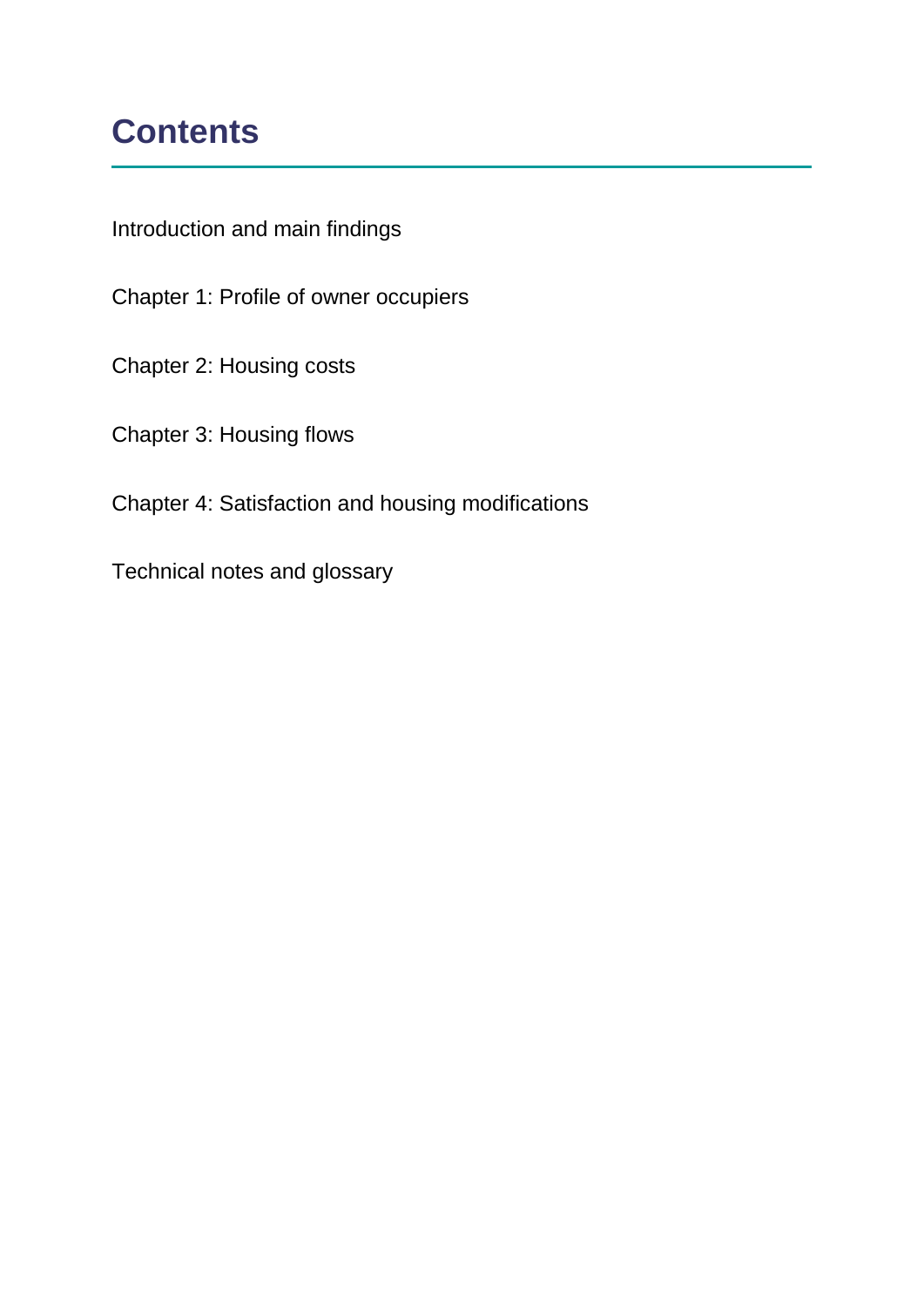## **Introduction and main findings**

- 1. The English Housing Survey (EHS) is a national survey of people's housing circumstances and the condition and energy efficiency of housing in England. In its current form, it was first run in 2008-09. Prior to then, the survey was run as two standalone surveys: the English House Condition Survey and the Survey of English Housing. It is one the longest standing surveys in government, with 2017 marking the 50th anniversary since the first survey in 1967.
- 2. This report focuses on home owners both those who own their home outright and those who have a mortgage. The report is split into four chapters. The first chapter presents a demographic profile of home owners, how these characteristics have changed over time, and how this tenure compares to others.
- 3. The second chapter presents findings on housing costs of owner occupiers, and focuses on mortgagors, comparing this group to social and private renters.
- 4. The third chapter analyses housing flows, including length of time in current accommodation and any expectations to move in the near future.
- 5. Finally, the fourth chapter looks more closely at the satisfaction of home owners, as well as any housing modifications. As with other sections, it makes comparisons both between tenures and within home owners over time.

## Main findings

**Owner occupation is the most prevalent tenure in England. Within this tenure, there are more households who own their home outright than who own with a mortgage.**

- In 2016-17, there were 14.4 million households that either owned their home outright or were buying with a mortgage. This represented 63% of all households.
- Outright owners made up 34% of households while 28% were mortgagors. Outright owners have made up a greater proportion of households than mortgagors since 2013-14.

#### **Home owners are older now than they were 20 years ago.**

- In 2016-17, the proportion of home owners under 35 was 9%; two decades ago, this figure was 18%. This difference is largely explained by fewer mortgagors under 35. In 1996-97, 28% of mortgagors had a household reference person (HRP) under 35. In 2016-17, this figure was 18%.
- Mortgagors and outright owners have different age profiles. Outright owners tend to be older, with 61% of such households having a HRP over 65. Only 5% of mortgagors are aged 65 or over.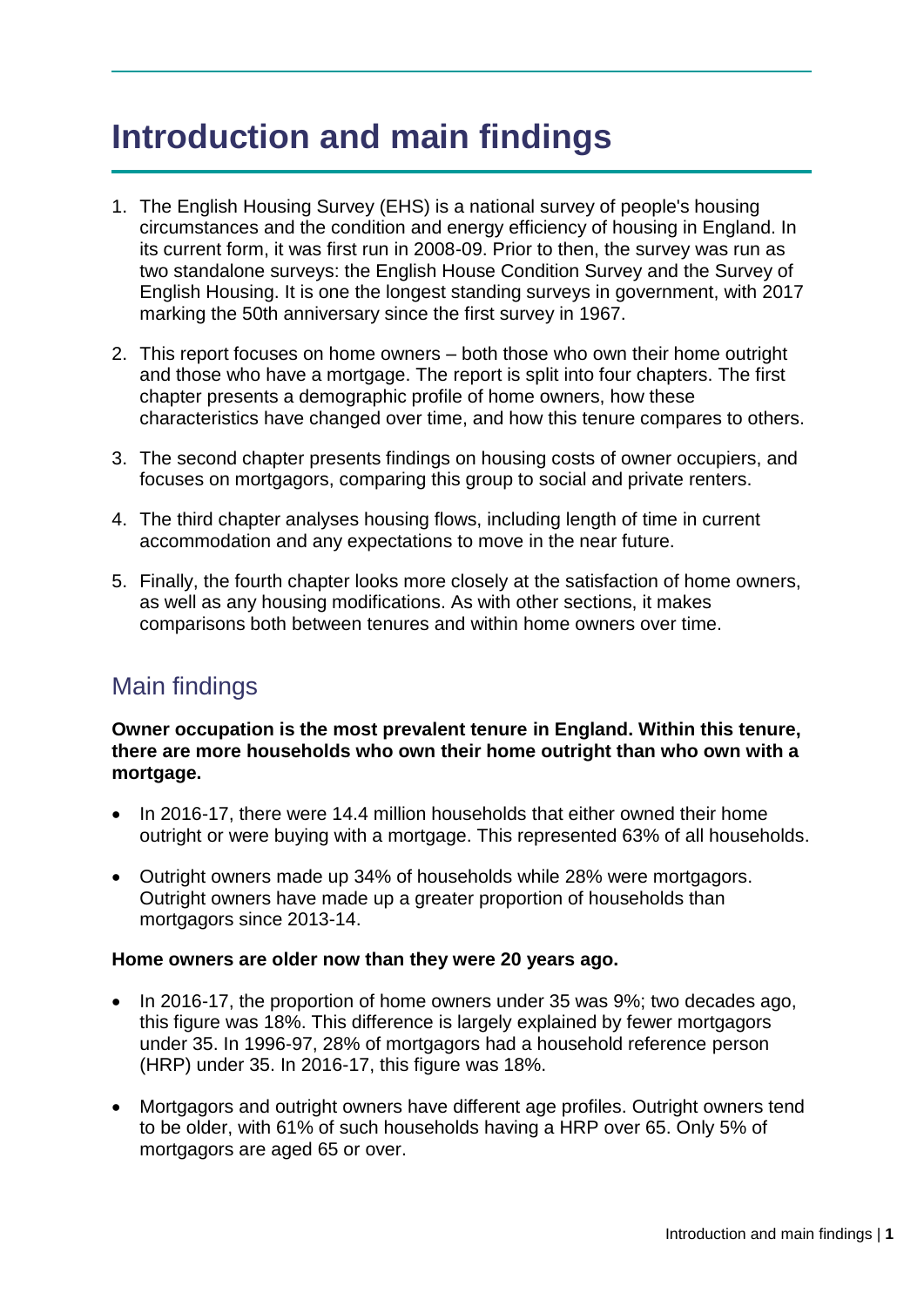Many of the other differences observed in this report are associated with the changing age profile of home owners.

#### **Partly explained by their differing age profiles, outright owners and mortgagors also have different profiles in terms of household type.**

- Mortgagors are more likely to be young families with dependent children. In 2016- 17, 40% of mortgagors were couples with dependent children. This figure was 6% for those who owned their homes outright. Of outright owners, 44% were couples with no children.
- Lone parents with dependent children made up only 2% of home owners and this group was more likely to be found among mortgagors – 4% of mortgagors compared to 1% of outright owners.

#### **Home owners are more likely to be in higher income groups than renting households; they are also slightly more likely to be in work now than 20 years ago.**

- In 2016-17, 49% of all home owners were in the top two quintiles for household income. For mortgagors only, this figure was 66%. More than a third of private renters and 12% of social renters were among the top two household income quintiles.
- Between 1996-97 and 2016-17, the proportion of mortgagors with a HRP in work rose from 88% to 91%; for outright owners, the level rose from 30% to 36%.

#### **Mortgagors spend a smaller proportion of their income on housing costs than do those in other tenures. The proportion has remained relatively consistent over the past 10 years, save for some household types.**

- On average, mortgagors spent a much smaller proportion of joint income on their mortgage (19%) than privately renting households spent on their rent (46%).
- Lone parents with dependent children spent an average of 24% of their income on mortgage. This proportion decreased over the last 10 years – in 2006-07 this figure was 34%. Couples with dependent children spent an average of 17% on mortgage in 2016-17, a decrease from 20% in 2006-07.

#### **The proportion of recent movers across all homeowners has not significantly changed over the past 20 years; however, there was an increase in moves among outright owners.**

• In 2016-17, 24% of recent movers were from a home owned outright. This figure was 12% in 1996-97. Note that this is not necessarily a tenure change – the majority of these movers relocated to another home they owned outright.

#### **Homeowners were less likely to be planning a move in the next six months than those in other tenures.**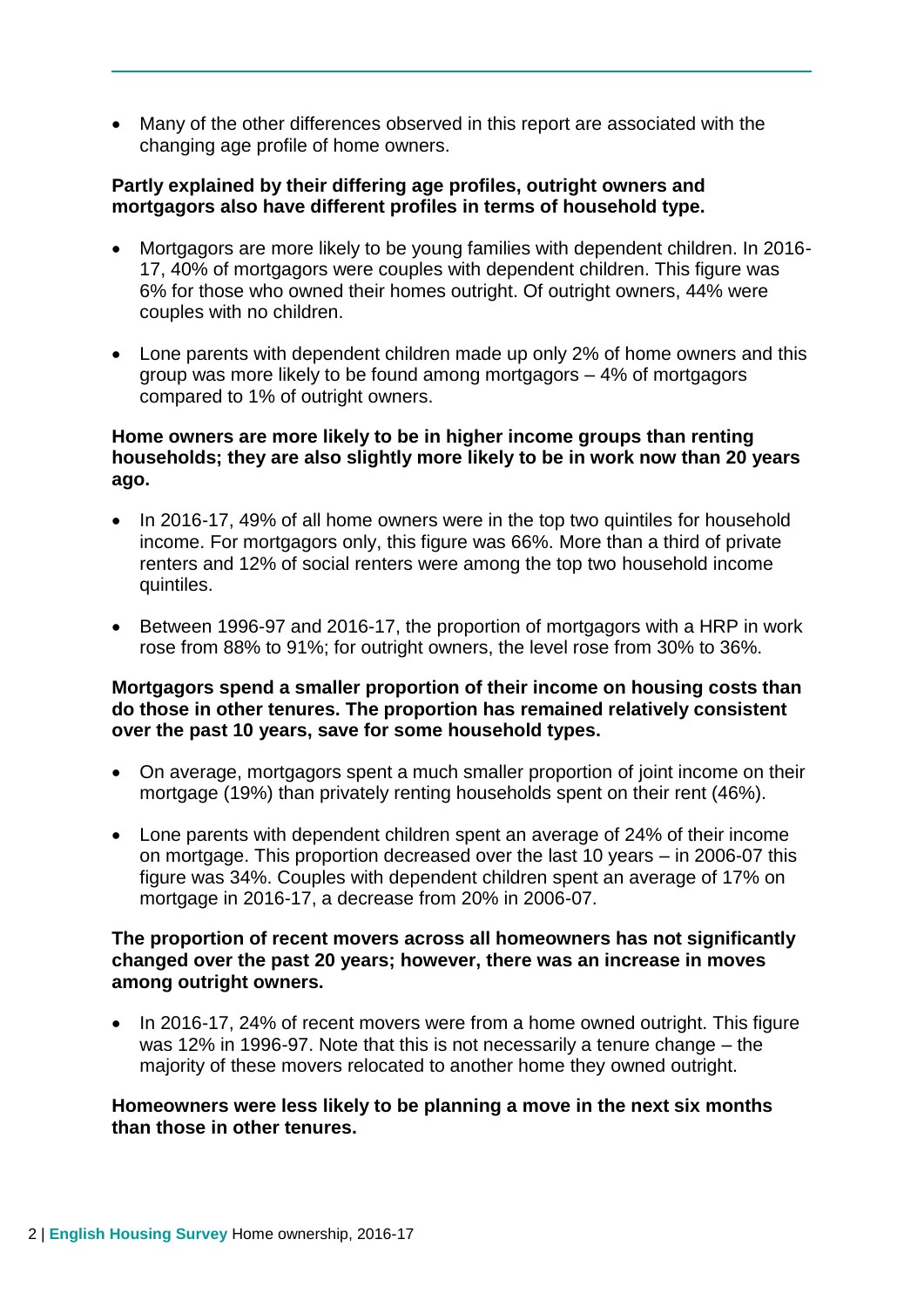- Of all owner occupiers, 4% expected to move in the next six months this is compared to 7% of social renters and 18% of private renters.
- Stated reasons for wanting to move home were consistent with the age profiles and household composition of mortgagers and outright owners, with 41% of moving mortgagors wanting to relocate to a larger house or flat, and 31% of outright owners planning to move to a smaller house or flat.

### Acknowledgements and further queries

- 6. Each year the English Housing Survey relies on the contributions of a large number of people and organisations. The Ministry of Housing, Communities and Local Government (MHCLG) would particularly like to thank the following people and organisations, without whom the 2016-17 survey and this report, would not have been possible: all the households who gave up their time to take part in the survey, NatCen Social Research, the Building Research Establishment (BRE) and CADS Housing Surveys.
- 7. This report was produced by Sarah Frankenburg at NatCen Social Research, in partnership with researchers at MHCLG.
- 8. If you have any queries about this report, would like any further information or have suggestions for analyses you would like to see included in future EHS reports, please contact [ehs@communities.gsi.gov.uk.](mailto:ehs@communities.gsi.gov.uk)
- 9. The responsible analyst for this report is: Reannan Rottier, Housing and Planning Analysis Division, MHCLG. Contact via [ehs@communities.gsi.gov.uk.](mailto:ehs@communities.gsi.gov.uk)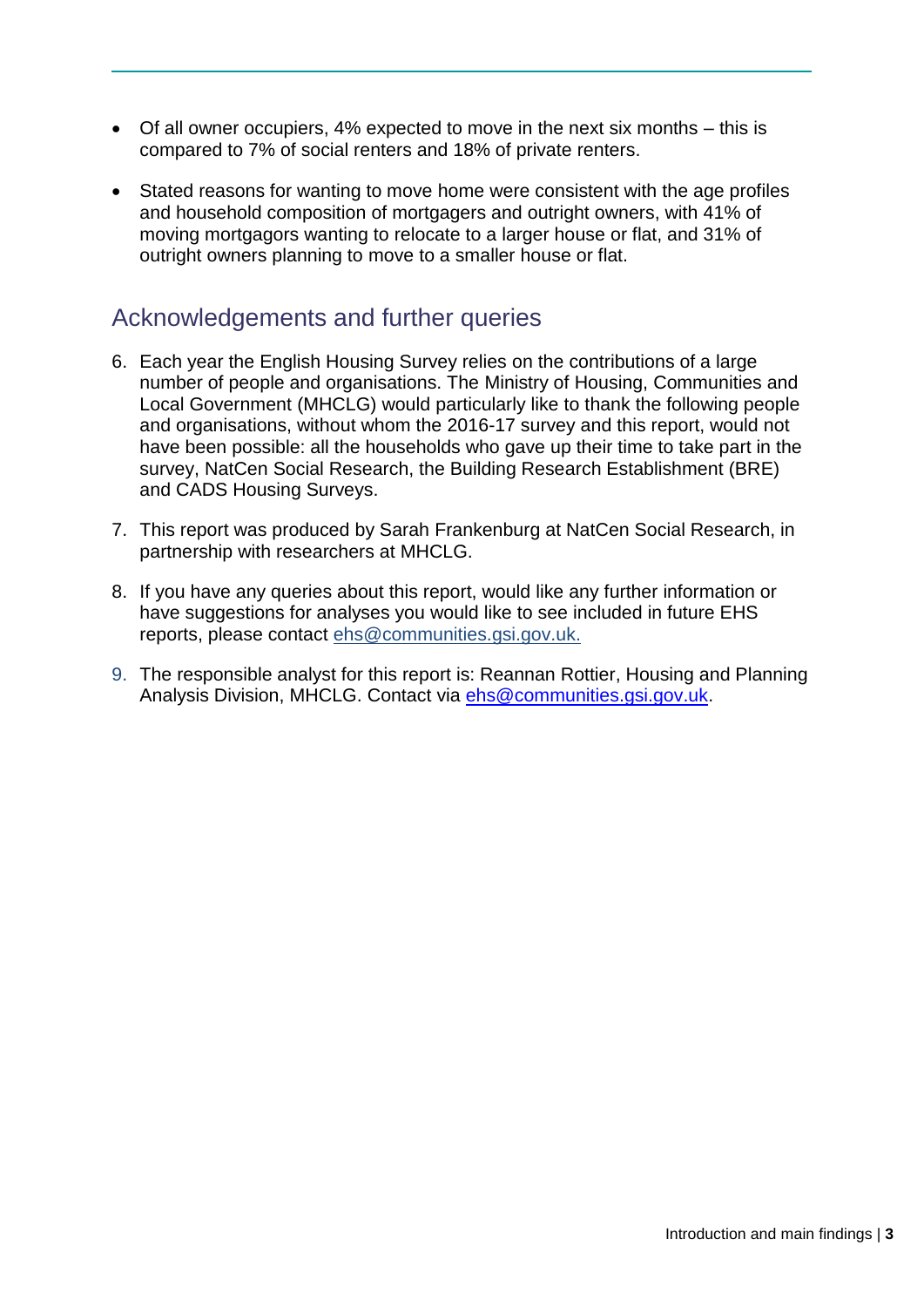





## Home ownership



The composition of the owner occupier group has changed in the last the 20 years



#### **Income**

Home owners are more likely to be in higher income groups



# **51%**

of all home owners were in the top two income quintiles, compared to **35% of private renters** and **12% of social renters**

#### **Age of home owners**

Home owners are older now than they were 20 years ago



#### **Household type**

**Outright owners** and **mortgagors** have different profiles in terms of household type



Couples with **dependent**

children



Couples with **no dependent** children



**Moving house**



## **31%**

of outright owners wanted to move to a **smaller** house or flat

## **41%**

of mortgagors wanted to move to a **larger** house or flat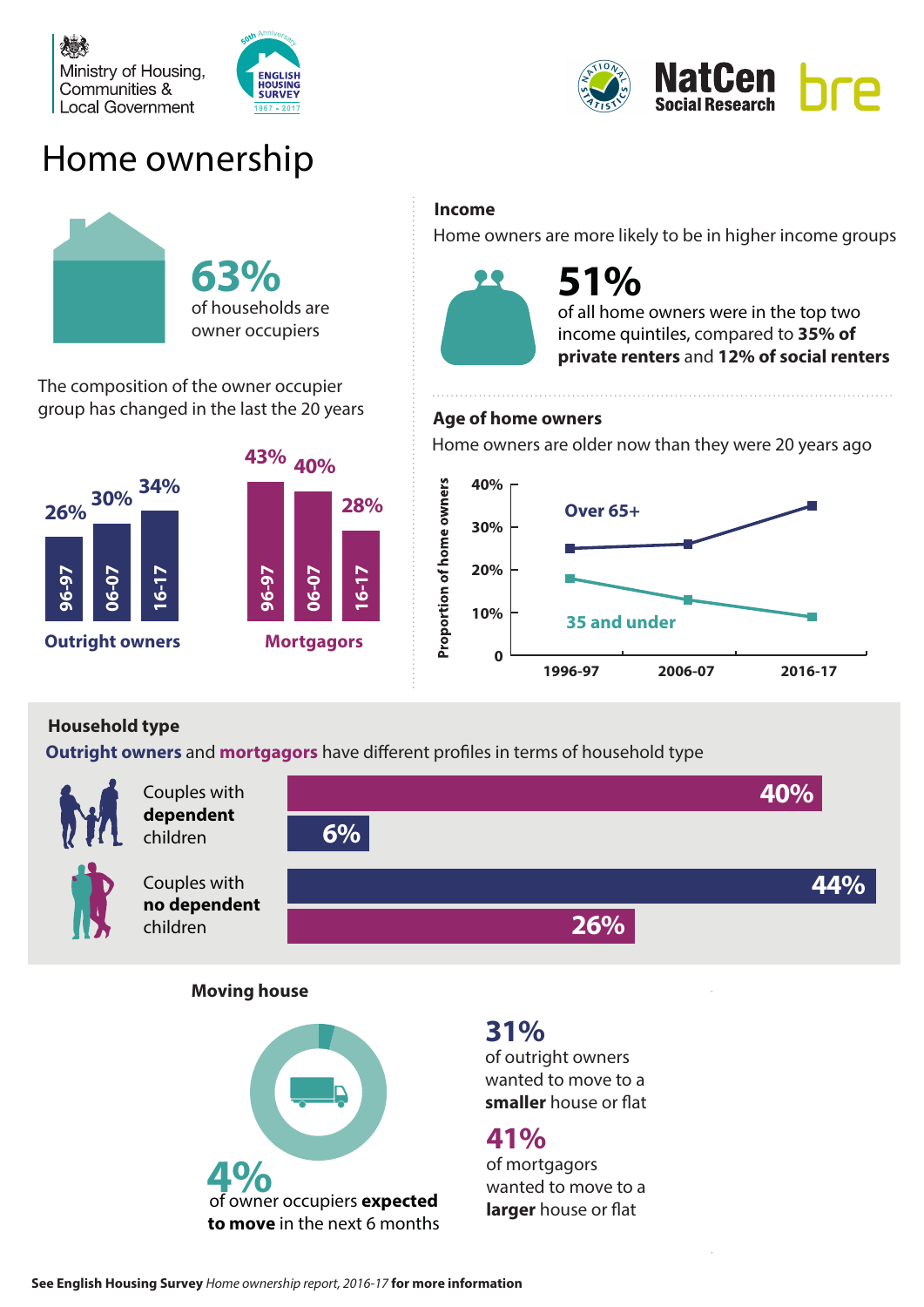# Chapter 1 **Profile of owner occupiers**

- 1.1 In 2016-17, there were 14.4 million households who either owned their home outright or were buying with a mortgage. This accounted for 63% of all households, making the owner occupied sector the largest tenure in England. The proportion of households in owner occupation increased steadily from the 1980s to 2003 when it reached its peak of 71%. Since then, owner occupation gradually declined to its current level. However, the rate of owner occupation has not changed since 2013-14.
- 1.2 This chapter presents an overview of the demographic characteristics of owner occupiers, and compares those who own their home outright and those who are buying their home with a mortgage, referred to throughout this report as 'mortgagors'. It also explores the extent to which the profile of owner occupiers has changed over the last 20 years, and makes comparisons to other tenure groups.
- 1.3 In 2016-17, more owner occupiers owned their home outright than were buying with a mortgage – 34% of all households were outright owners while 28% were mortgagors<sup>1</sup>. There have been more outright owners than mortgagors since 2013-14. Prior to that, mortgagors outnumbered outright owners<sup>2</sup>.
- 1.4 The increase in the number and proportion of outright owners can be partly explained by the population ageing, with large numbers of baby boomers reaching retirement age, paying off their mortgages and moving into outright ownership. At the same time, rising costs has meant fewer new mortgagor households coming into the sector. This is reflected in the different demographic profiles of outright owners and mortgagors, and how this has changed over time.
- 1.5 Owner occupation also includes shared ownership where home owners pay a mortgage on a share of their home and rent the remaining share. There are comparatively few shared owners (less than 1% of all owner occupiers, around 136,000 households) and as such they are not covered in detail in this report. For the most part, shared owners are either excluded or grouped together with mortgagors.

 $<sup>1</sup>$  does not sum to 63% due to rounding.</sup>

 $2$  English Housing Survey, 2016-17 Headline report, Annex Table 1.1.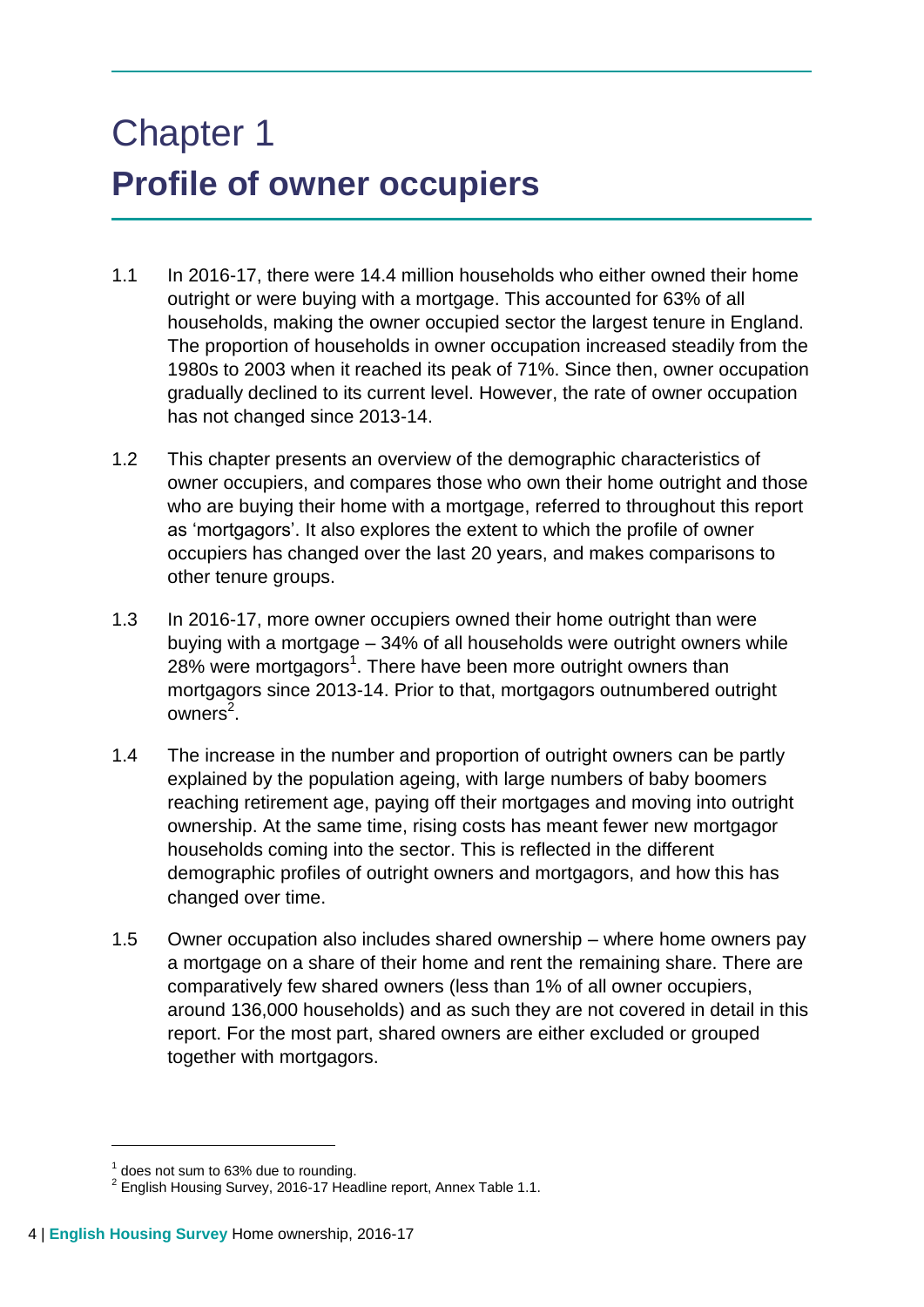## Age

1.6 Mortgagors and outright owners had very different age profiles. Outright owners were, as might be expected, older – 61% of all outright owning households had a HRP (household reference person<sup>3</sup>) aged 65 or over, compared with 4% of mortgagors. Meanwhile, 18% of mortgagor households had a HRP aged under 35, compared with 1% of outright owners, Annex Table 1.2 and Figure 1.1.



#### **Figure 1.1: Age of HRP, all owner occupiers, 2016-17**

**Base: all owner occupiers Notes:**

1

**1) underlying data are presented in Annex Table 1.2**

**2) number of shared owners with a HRP aged 16-24 too small for reliable estimate**

**3) 0.2% of outright owners have a HRP aged 16-24.**

**Source: English Housing Survey, full household sample**

- 1.7 Over the last 20 years the age profile of owner occupiers shifted towards older groups, and the proportion of owner occupiers under 35 halved from 18% in 1996-97 to 9% in 2016-17. This change is largely explained by a decrease in the proportion of mortgagors in these younger age bands. In 1996-97, for example, 28% of mortgagors had a HRP aged under 35. In 2016-17 this figure was 18%. In 2016-17, fewer than half (46%) of all households with a mortgage had a HRP aged under 45, Annex Table 1.3.
- 1.8 Many of the other demographic differences between outright owners and mortgagors, such as household type and economic status, are strongly associated with the two groups' different age profiles.

 $3$  In the owner occupied sector, the HRP is the 'householder' in whose name the accommodation is owned. See the glossary for further information.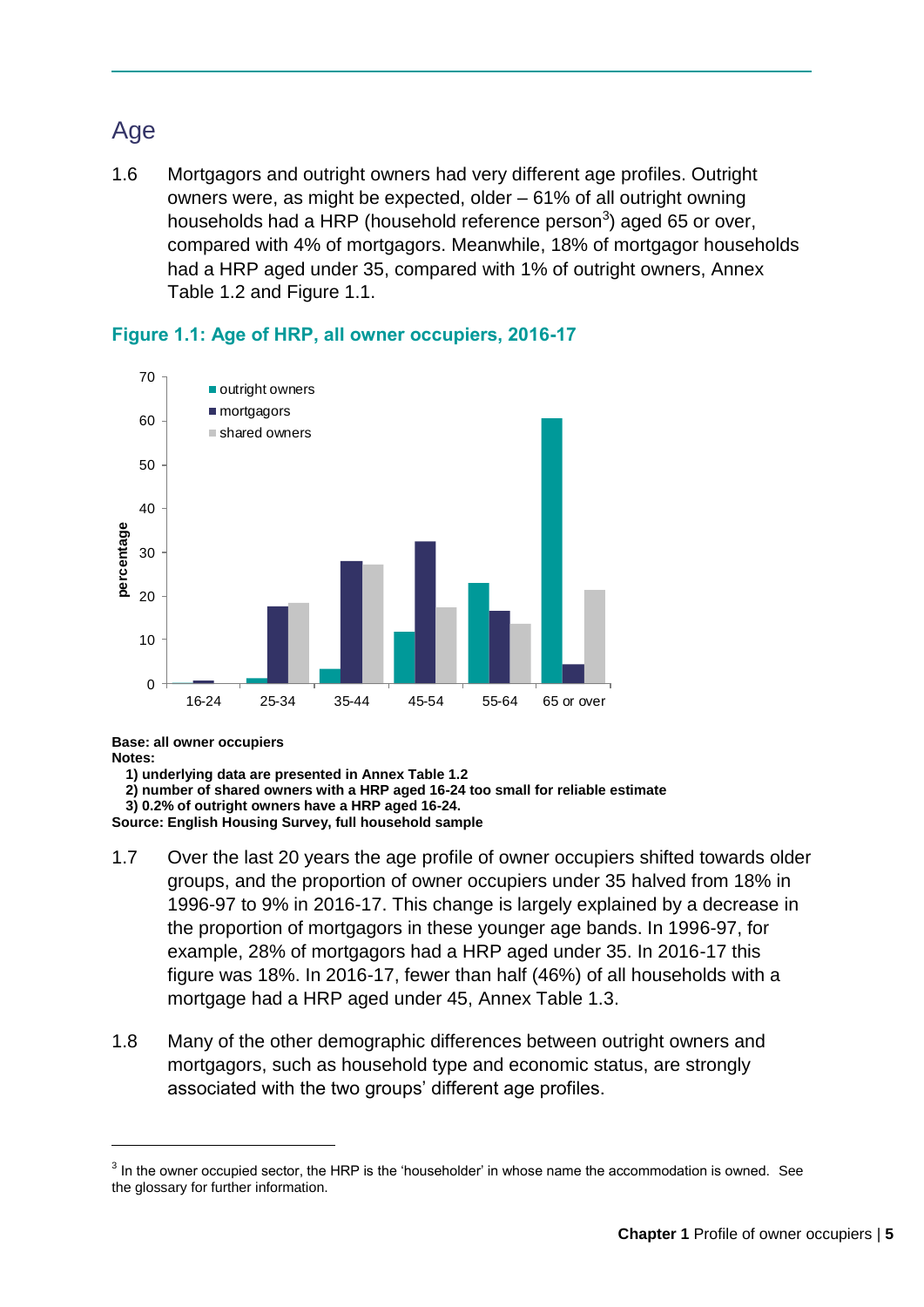## Disability and long-term illness

1.9 Households who owned their home outright were more likely than those buying with a mortgage to include somebody with a long-term illness or disability. This is most likely due to the different age profiles of the two groups, and the prevalence of older households among outright owners. Among outright owner households 36% included someone with a long-term illness or disability, compared to 21% of mortgagors, Annex Table 1.4.

### Household type and size

- 1.10 Outright owners and mortgagors also had different profiles in terms of household type and size. Again, this can be at least partly explained by the different age profiles of these two groups. Mortgagors were more likely to be newer households – those that had either formed as a new household or moved into home ownership relatively recently – and younger families, while outright owners were more likely to have reached retirement age, with grown up children who no longer live in the family home.
- 1.11 In 2016-17, home owners had a higher proportion of couples without children than any other tenure. This was largely explained by a prevalence of this household type within outright owners – 44% of outright owners were couples without children, compared with 26% of mortgagors, Annex Table 1.5.
- 1.12 Conversely, there were a higher proportion of couples with dependent children among mortgagors than outright owners or any other tenure group. In 2016-17, 40% of mortgagor households were couples with dependent children, compared to 6% of outright owners, 24% of private renters and 17% of social renters<sup>4</sup>.
- 1.13 Lone parents with dependent children were a comparatively small group among all owner occupiers at 2%, but were more common among mortgagors than those who owned outright (4% and 1% of households respectively).
- 1.14 Over the last 20 years, there was a slight decrease in the proportion of owner occupying households with dependent children (whether couples or lone parents) from 28% in 1996-97 to 24% in 2016-17. Over the same period, the proportion of households in the private rented sector that were couples or lone parents with children increased from 23% in 1996-97 to 37% in 2016-17 $5$ .
- 1.15 In 2016-17, 48% of all outright owners were two person households, compared to 30% of mortgagors. A third (33%) of all mortgagor households contained four or more people, compared to 8% of outright owners.

<sup>&</sup>lt;sup>4</sup> English Housing Survey, 2016-17 Headline report, Annex Table 1.4.<br><sup>5</sup> English Housing Survey, 2016-17 Private rented sector report, Annex Table 1.3.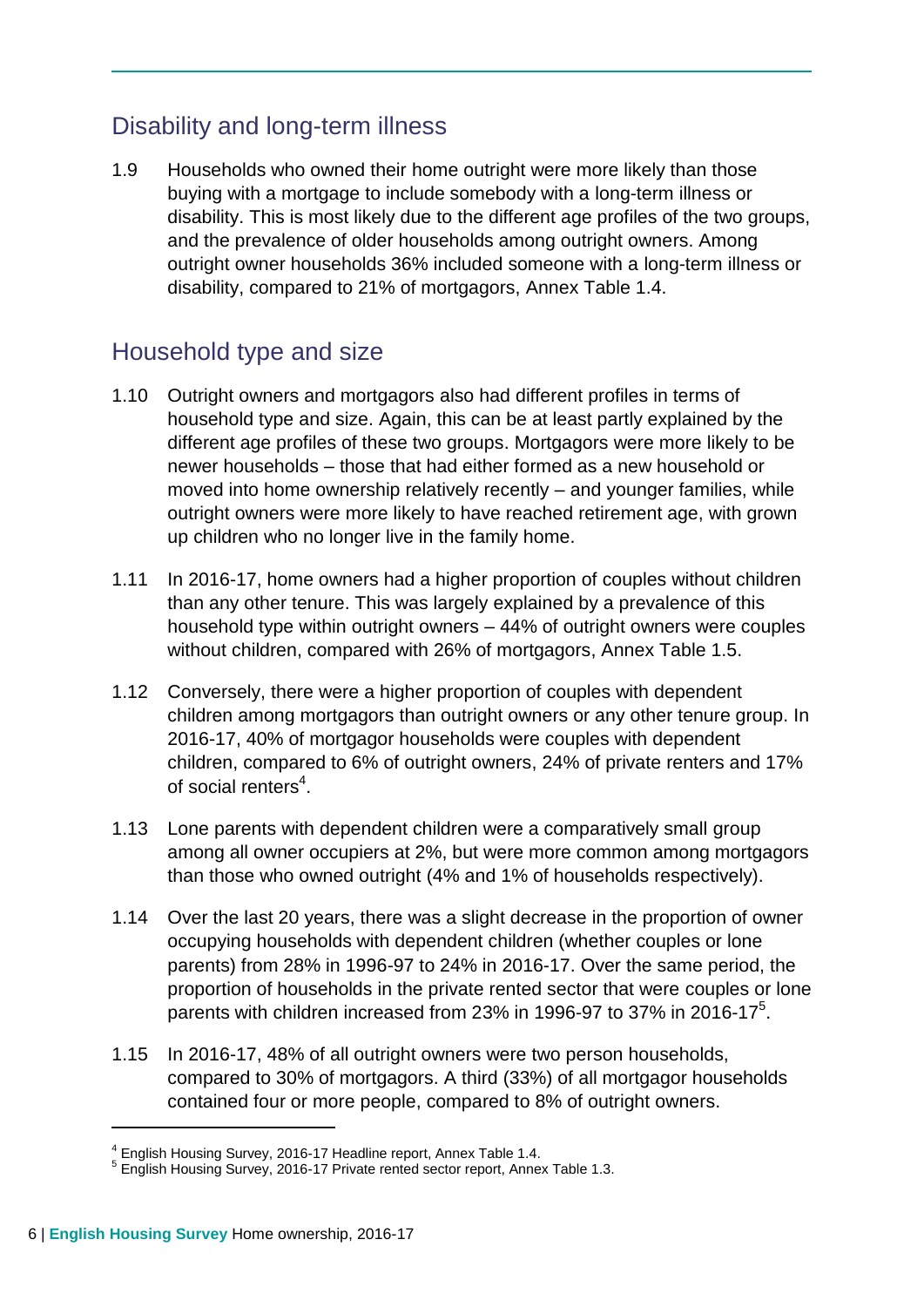## **Ethnicity**

1.16 While still the overwhelming majority, the proportion of owner occupying households with a white HRP has decreased over the last 20 years, from 96% in 1996-97 to 92% in 2016-17. Outright owners have a higher proportion of households with a white HRP than mortgagors (94% compared with 89%), Annex Table 1.6.

## Economic status and income

- 1.17 In 2016-17, 61% of owner occupiers were in work, either full-time or part-time. This is lower than the proportion of private renters in either full or part-time work (74%), Annex Table 1.1.
- 1.18 In line with their differing age profiles, the economic profile of mortgagors and outright owners was also quite different. Of mortgagor households, 83% of HRPs were in full-time work, compared to 26% of outright owners.
- 1.19 There was no significant difference in the proportions of outright owners and mortgagors in part-time work, unemployed, in full-time education or otherwise economically inactive. In contrast, 61% of outright owners were retired compared to 4% of mortgagors.
- 1.20 The proportion of owner occupiers in either full or part-time work increased over the last 20 years. Between 1996-97 and 2016-17, the proportion of mortgagors in work increased from 88% to 91%. Over the same period, the proportion of outright owners in work increased from 30% to 36%, Annex Table 1.7.

### Income

- 1.21 All households in the EHS sample are divided into five equal groups based on their income (i.e. those in the bottom 20%, the next 20% and so on). These groups are known as quintiles. This division more easily allows us to compare the relationship between income and other characteristics of home owners.
- 1.22 There are two income measures used in the EHS joint HRP and partner income, which considers the income of the HRP and their partner, and household income, which takes into account the income of all adults in the household.
- 1.23 When looking at either joint income or household income, home owners were more likely to be in higher income quintiles than renting households. In 2016- 17, 49% of owner occupiers were in the top two income quintiles for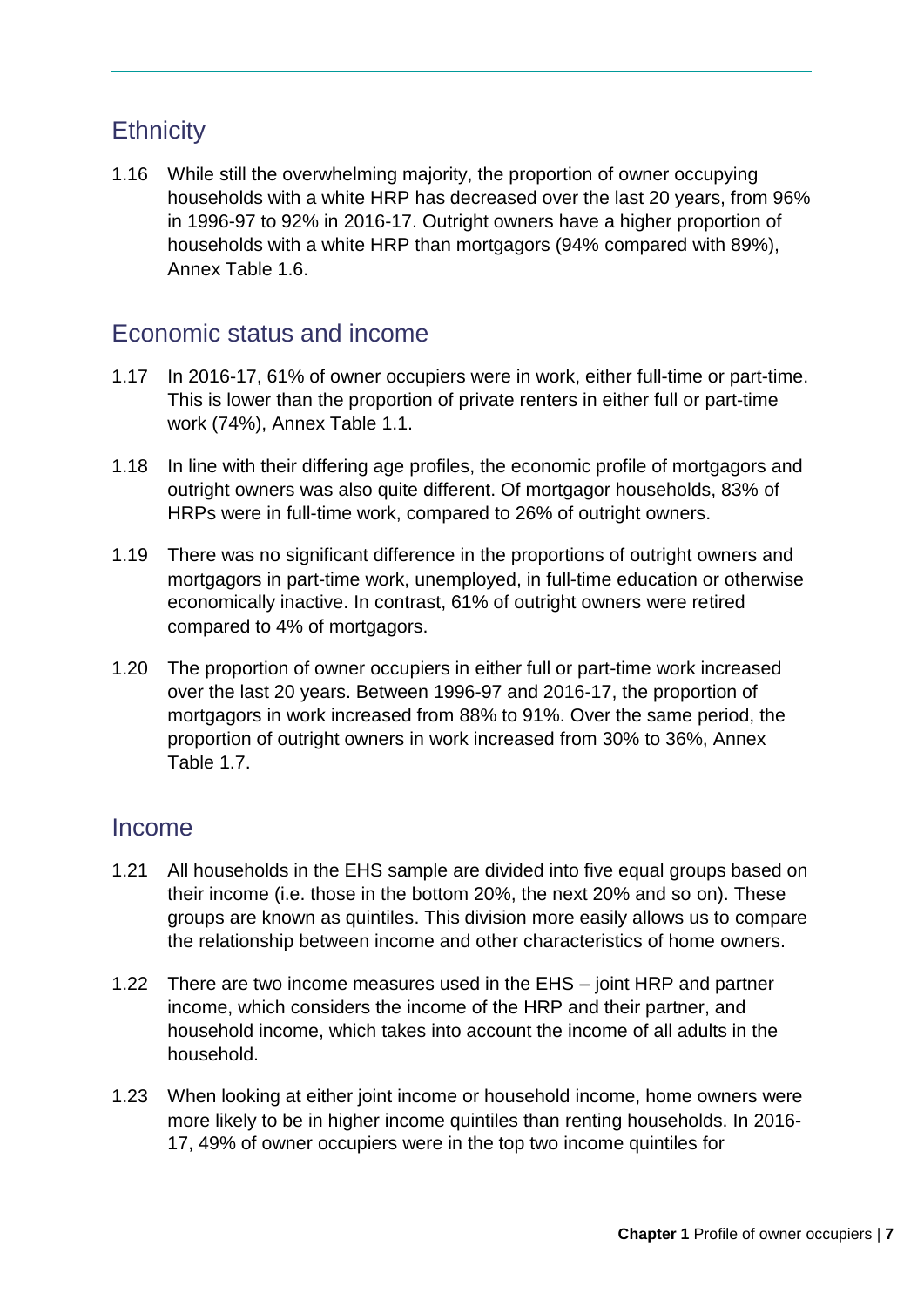household income, compared to 35% of private renters and 12% of social renters, Annex Table 1.1.

1.24 Mortgagors were more likely to be in the top two income quintiles than outright owners. This is in part a reflection of the higher proportion of retirees among outright owners. Two thirds (66%) of mortgagors were in the top two household income quintiles and 5% were in the lowest. By comparison, 35% of all outright owners were in the top two income quintiles, and a fifth in lowest – possibly reflecting a relatively large retired proportion, Figure 1.2.



#### **Figure 1.2: Household income quintiles, by tenure, 2016-17**

**outright owners**



**social renters**



#### **Base: all households**

**Notes:** 

**1) Mortgagors includes shared owners**

**2) Underlying data are presented in Annex Table 1.1 Sources: English Housing Survey, full household sample**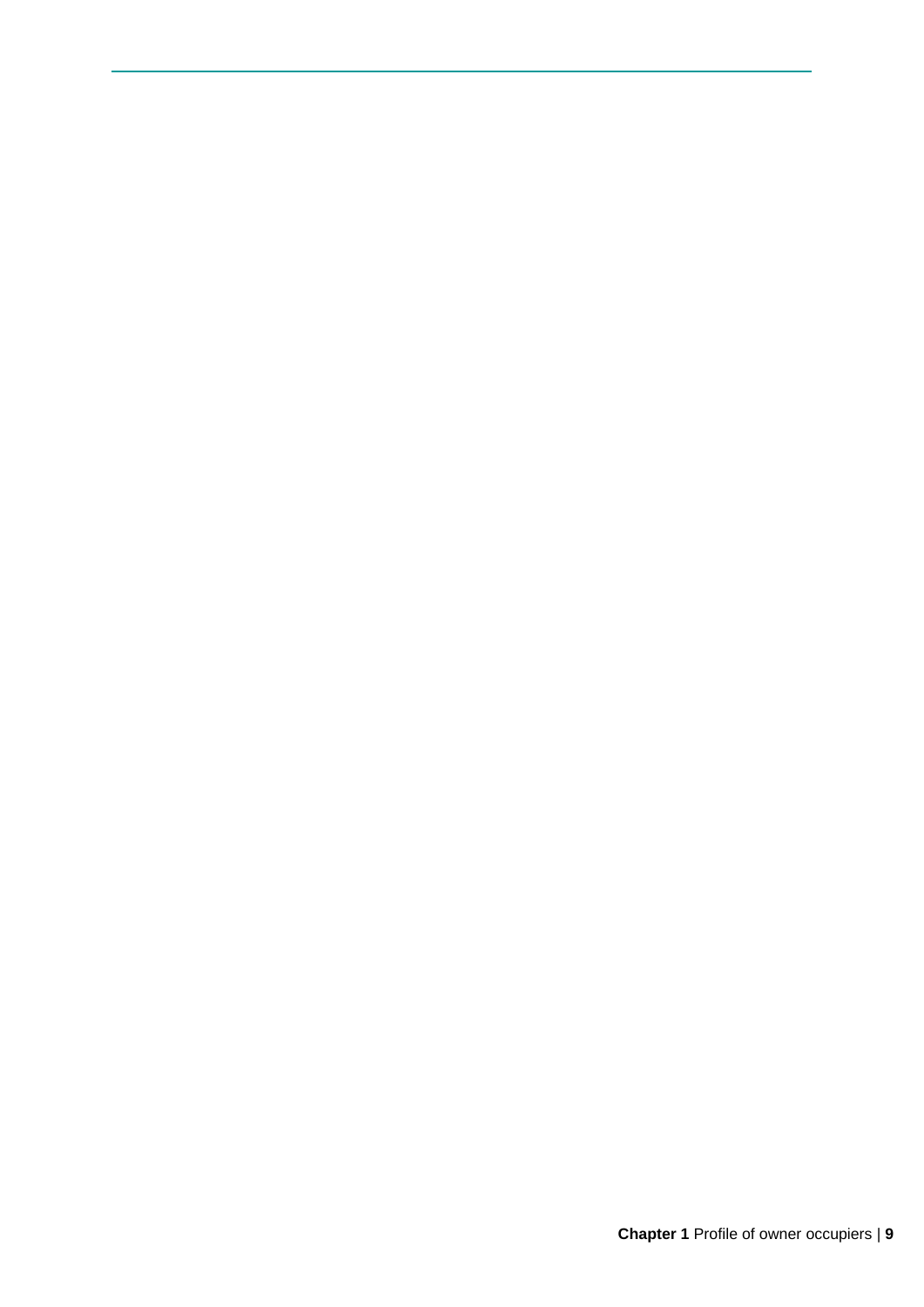# Chapter 2 **Housing costs**

- 2.1 This chapter examines the relative affordability of home ownership, including the extent to which affordability varies across groups and whether it has changed over time.
- 2.2 This chapter uses a simple measure of housing affordability, created by calculating the average proportion of gross weekly income spent on mortgage payments (both repayment and the interest elements). Housing-related costs such as energy bills, house insurance and maintenance costs are not included in the calculation. Outright owners are not included in this chapter as they do not have mortgage costs.
- 2.3 The affordability measure presented in this chapter looks at housing costs as a proportion of gross income to give an indication of relative affordability across tenures. Housing costs as a proportion of households' net income will differ from the figures presented here, and the proportion would be higher. In addition, this measure includes any housing benefit received by households in the social or private rented sector. However, as housing benefit is often paid directly to landlords, the affordability measure will include an amount specifically designated for housing costs in the case of recipients of housing benefit. Therefore, the income measure presented in this chapter should not be interpreted as how much actual income households have to spend, but rather as an indicative measure of the average affordability.
- 2.4 There are two income measures from which the proportion of income spent on housing costs can be calculated – joint HRP and partner income (i.e. joint income) and the income of all adult members of the household (i.e. household income). For both measures it is not known which members of the household actually contribute to the mortgage or rent. For the household measure, it is assumed that all household members contribute; for the HRP and partner measure, it is assumed that only the HRP and partner contribute.

#### Mortgage costs as a proportion of income

2.5 In 2016-17, the average mortgage payment across all mortgage types was £159 per week, though 24% of households paid £200 or more a week and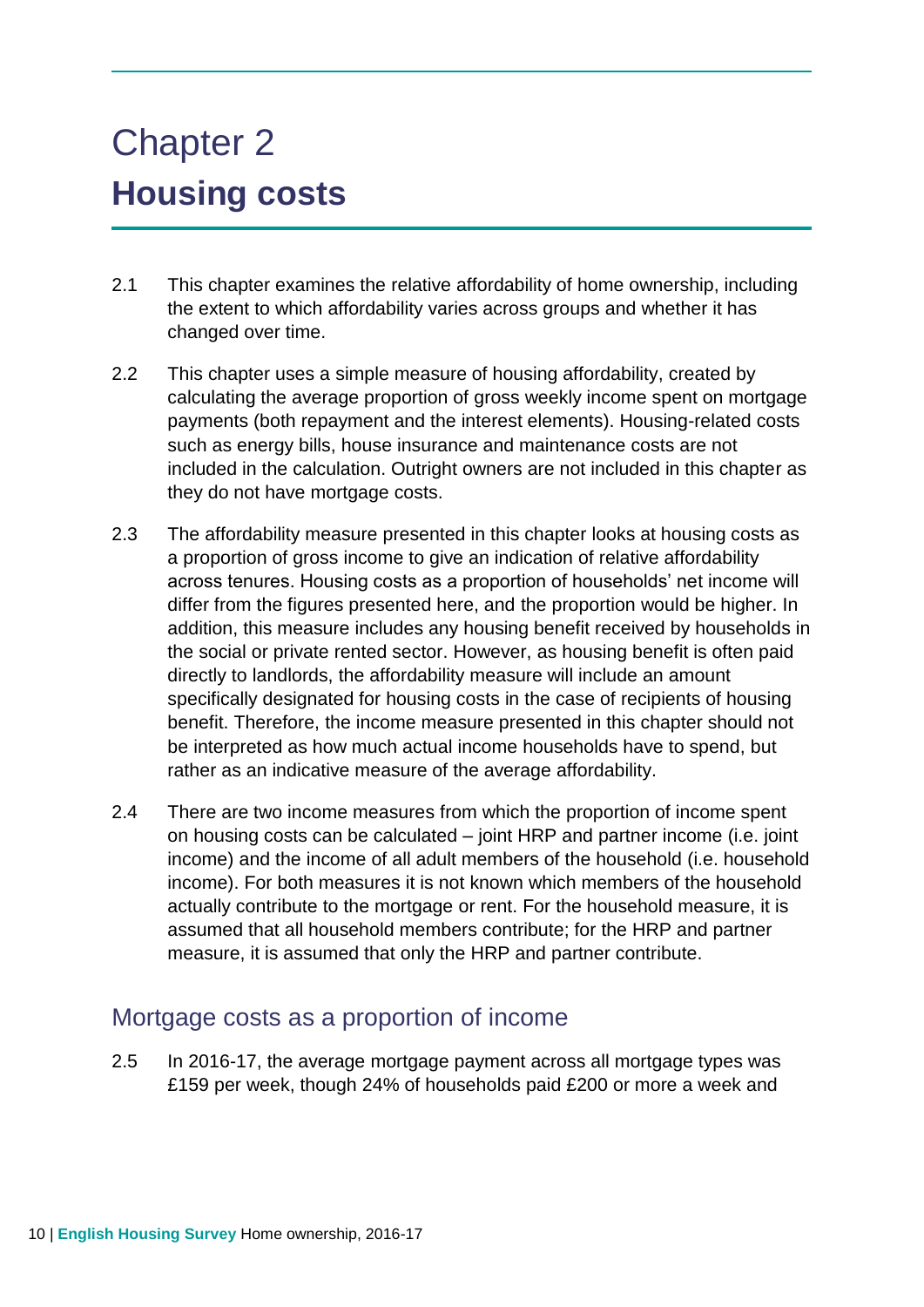22% paid £79 a week or less $6$ . This equated to an average of 19% of gross weekly joint income spent on mortgage costs, and 18% of gross weekly household income, Annex Table 2.1.

2.6 When comparing household and joint HRP and partner income, the differences between the measures was very slight. This reflects the comparatively low proportion of mortgagor households with independent children or additional adults who might contribute to housing costs, compared to the private rented sector, for example, where groups of adult sharers make up a sizeable proportion of households, Figure 2.1. As a result, the balance of this chapter will focus on joint HRP and partner income, except where there is a relevant difference with comparator tenures or household types.



#### **Figure 2.1: Mortgage/rent as a proportion of income, by tenure, 2016-17**

**Base: all households with mortgage or rental costs, excluding shared owners Notes:** 

**1) rental figures exclude housing benefit**

1

**2) underlying data are presented in Annex Table 2.1**

**3) ratio is calculated using gross income excluding housing benefit, and rent before housing benefit deducted**

**Source: English Housing Survey, full household sample**

2.7 On average, households who were buying with a mortgage spent a much smaller proportion of their joint income (19%) on their mortgage than private renting households spent on their rent (46%). The same was true when considering household income, of which mortgagors spent an average of 18% on mortgage costs, and private renters an average of 39% on rent, Annex Table 2.1.

 $^6$  See Live Table FA2501 for mortgage payment (£ per week) by type of mortgage, [https://www.gov.uk/government/statistical-data-sets/owner-occupiers-recent-first-time-buyers-and](https://www.gov.uk/government/statistical-data-sets/owner-occupiers-recent-first-time-buyers-and-second-homes)[second-homes](https://www.gov.uk/government/statistical-data-sets/owner-occupiers-recent-first-time-buyers-and-second-homes)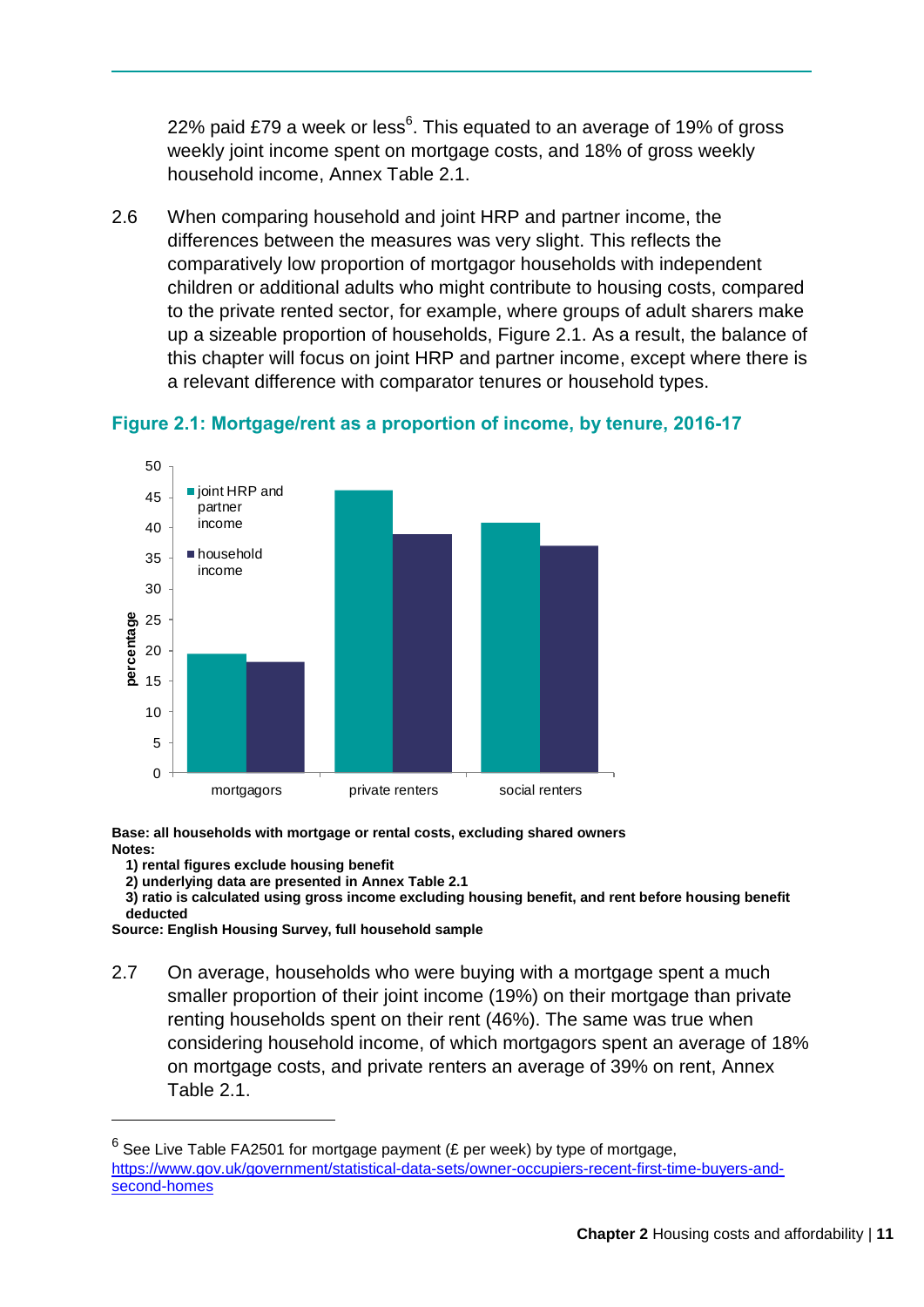2.8 The average proportion of joint income spent on mortgage costs by all mortgagors has not changed significantly in the last 10 years. However, there was some change for particular sub groups over the same period. These are described in the following sections.

#### **Region**

- 2.9 Mortgagors in London spent a higher proportion of their income on housing costs than mortgagors elsewhere in England; those in London spent an average of 24% of joint income on their mortgage, compared to 19% spent by those outside of London.
- 2.10 There was a slight decrease in the average proportion of joint income spent on mortgage costs by households outside London over the last 10 years, from 20% in 2006-07 to 19% in 2016-17. However, housing costs within London remain higher, with no such decrease in the proportion of income spent on mortgage costs since 2006-07.

#### **Household type**

- 2.11 There was some variation in the proportion of income spent on mortgage costs across household types. Couples with independent children spent the lowest proportion of their joint income on housing costs, at 15%. This might be due to dwelling size, or that couples with independent children are likely to be older and on higher incomes than younger households whose children are still under 18.
- 2.12 Lone parents living with independent children spent the highest proportion of their income on their mortgage at 31%. However, when looking at household income (i.e. including the income of adult children), the proportion spent on mortgage costs was  $18\%$ <sup>7</sup>.
- 2.13 Lone parents with dependent children spent an average of 24% of their income on their mortgage. This has decreased in the last 10 years, from 34% in 2006-07. Couples with dependent children spent on average 17% on mortgage costs, down from 20% in 2006-07. Figure 2.2.

 $<sup>7</sup>$  As noted previously, we are unable to determine specifically which members of the household contribute to</sup> housing costs.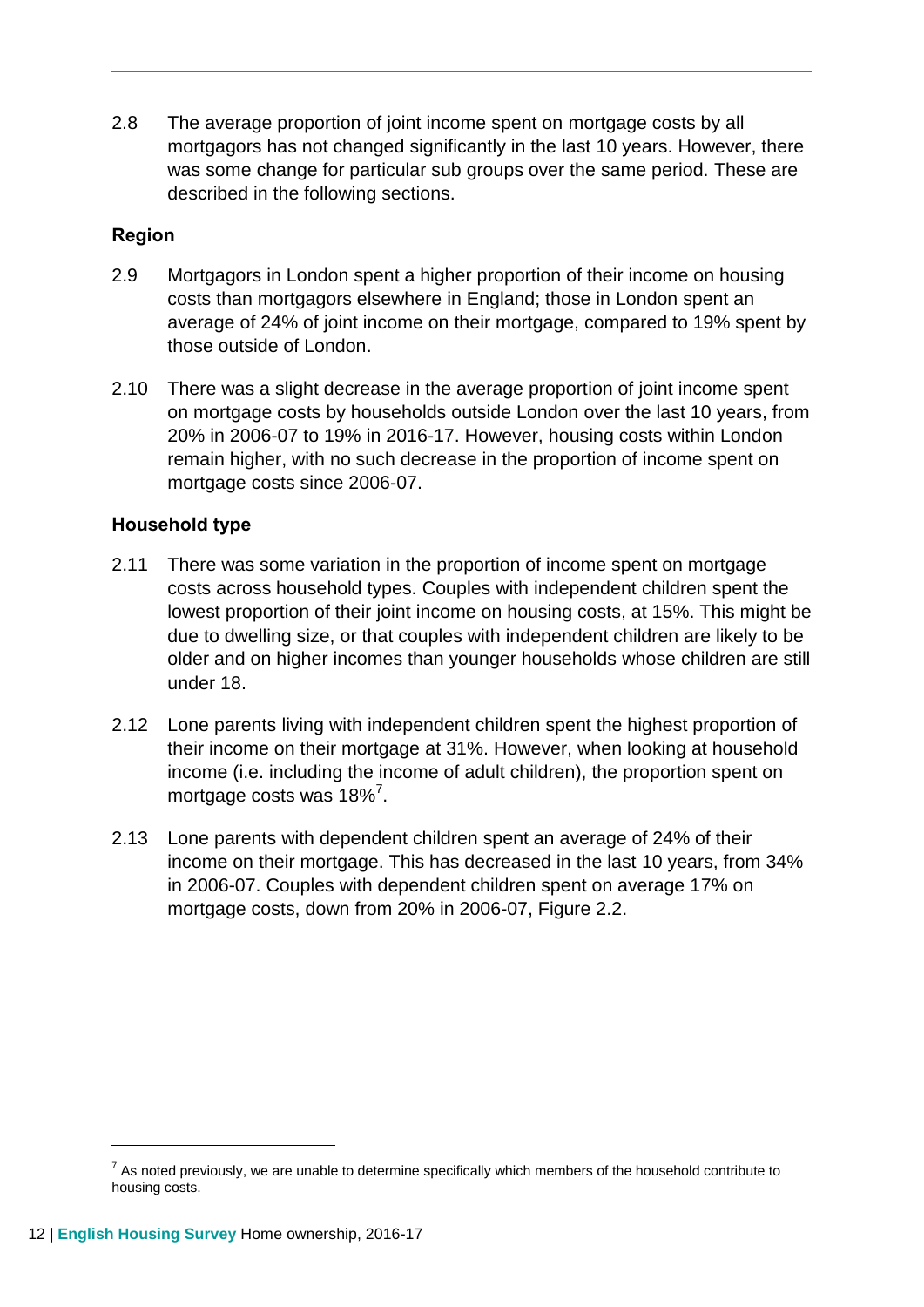#### **Figure 2.2: Proportion of owners' joint income spent on housing costs, by household type, 2006-07 and 2016-17**



#### **Base: all mortgagors, excluding shared owners Note: underlying data are presented in Annex Table 2.2 Sources:**

**2006-07: Survey of English Housing 2016-17: English Housing Survey, full household sample**

#### **Age of HRP**

- 2.14 Generally, the proportion of joint income spent on housing costs was similar across age groups 25 to 64, and reflected the overall average of between 18% and 20%. Households with a HRP aged 65-74 spent on average a higher proportion of their joint income on housing costs than other age groups, at 26%, likely a reflection of the larger proportion of retired HRPs.
- 2.15 Among households with a HRP aged 25-34, the average proportion of joint income spent on mortgage costs decreased slightly from 22% in 2006-07 to 18% in 2016-17. Otherwise, there was no significant change in the proportion of joint income spent on housing within other age groups over this time, Annex Table 2.2.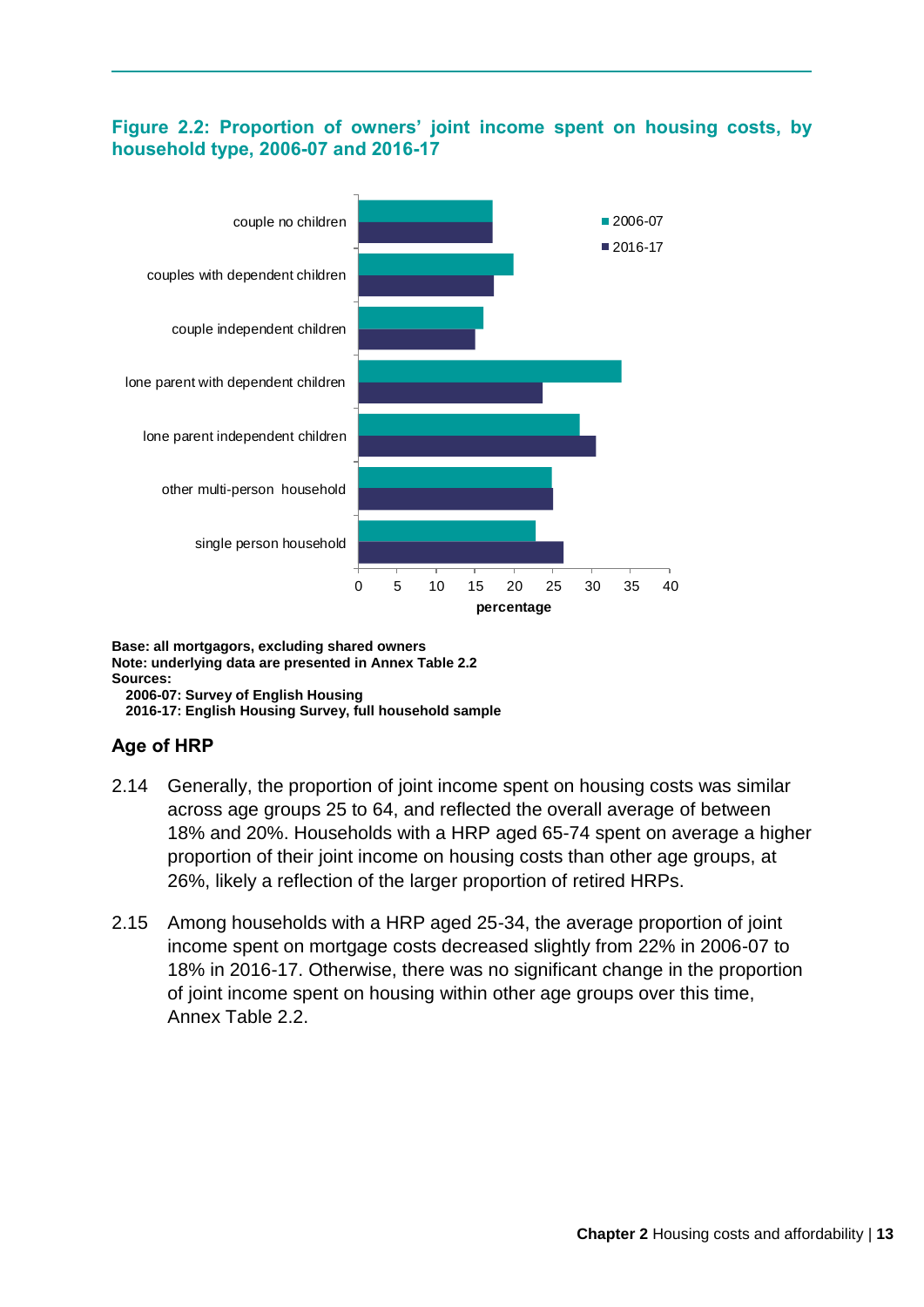## Arrears

- 2.16 This section explores the extent to which households found it easy or difficult to keep up with their housing costs, whether they had fallen behind with payments at any point and how this differs across groups and over time.
- 2.17 Nearly all mortgagors were up to date with their mortgage payments, and mortgagors were less likely than any tenure with housing costs to be in arrears, or to have been in arrears over the past year. Less than 1% of mortgagors were either in arrears or had been the last 12 months (compared with 25% of social renters and 9% of private renters), Annex Table 2.3 $^8$ .

<sup>&</sup>lt;sup>8</sup> English Housing Survey, 2016-17 Social rented sector report, Annex Table 2.8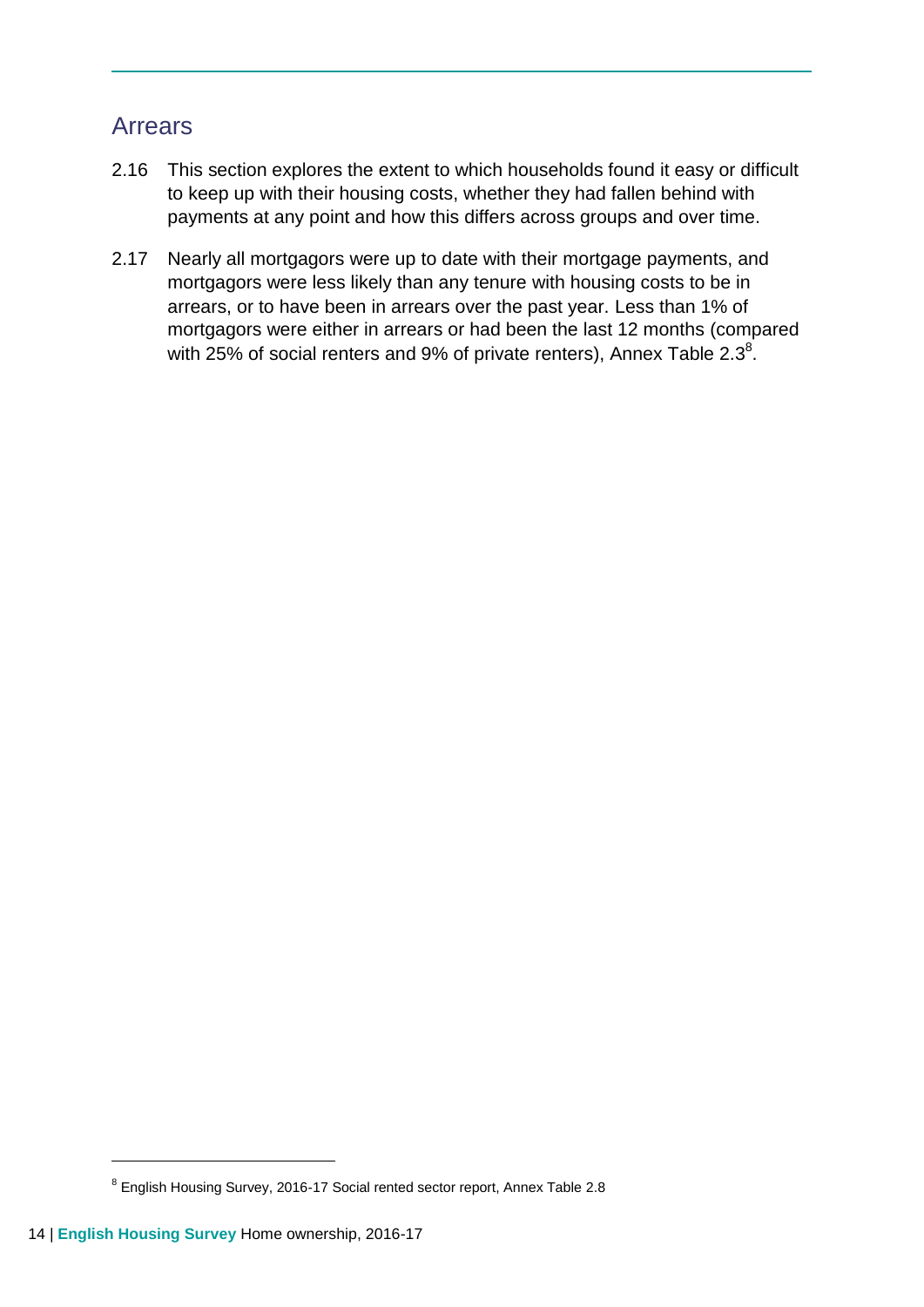# Chapter 3 **Housing flows**

3.1. This chapter explores the length of time that owner occupiers typically live in their accommodation. It also covers housing flows – the extent to which households move between and within tenure, and whether these patterns might have changed over time. Finally, the chapter covers owner occupiers' expectations to move home within the next six months and reasons for this.

### Length of time in current accommodation

- 3.2. In 2016-17, the mean length of residence in current accommodation for owner occupiers was 17.5 years. As might be expected, those who owned their homes outright lived at their current home for longer, on average, than those who were buying with a mortgage. Outright owners lived at their current home for an average of 23.8 years, compared to 10.0 years for mortgagors.
- 3.3. This pattern was generally consistent across the last 20 years though, during this time, the proportion of mortgagors resident in their current homes for 10- 20 years increased, from 26% to 32%. Over the same period, the proportion of mortgagers resident for 5-9 years decreased from 26% to 20%. The proportion of mortgagor households resident for fewer than two years dropped from 17% in 1996-97 to 12% in 2016-17. This is perhaps a reflection of fewer new mortgagor households entering owner occupation, Annex Table 3.1.
- 3.4. When examined by age group of HRP this pattern was consistent: outright owners of all ages lived at their current accommodation for a longer average period of time than mortgagors of the same age, Figure 3.1 and Annex Table 3.2.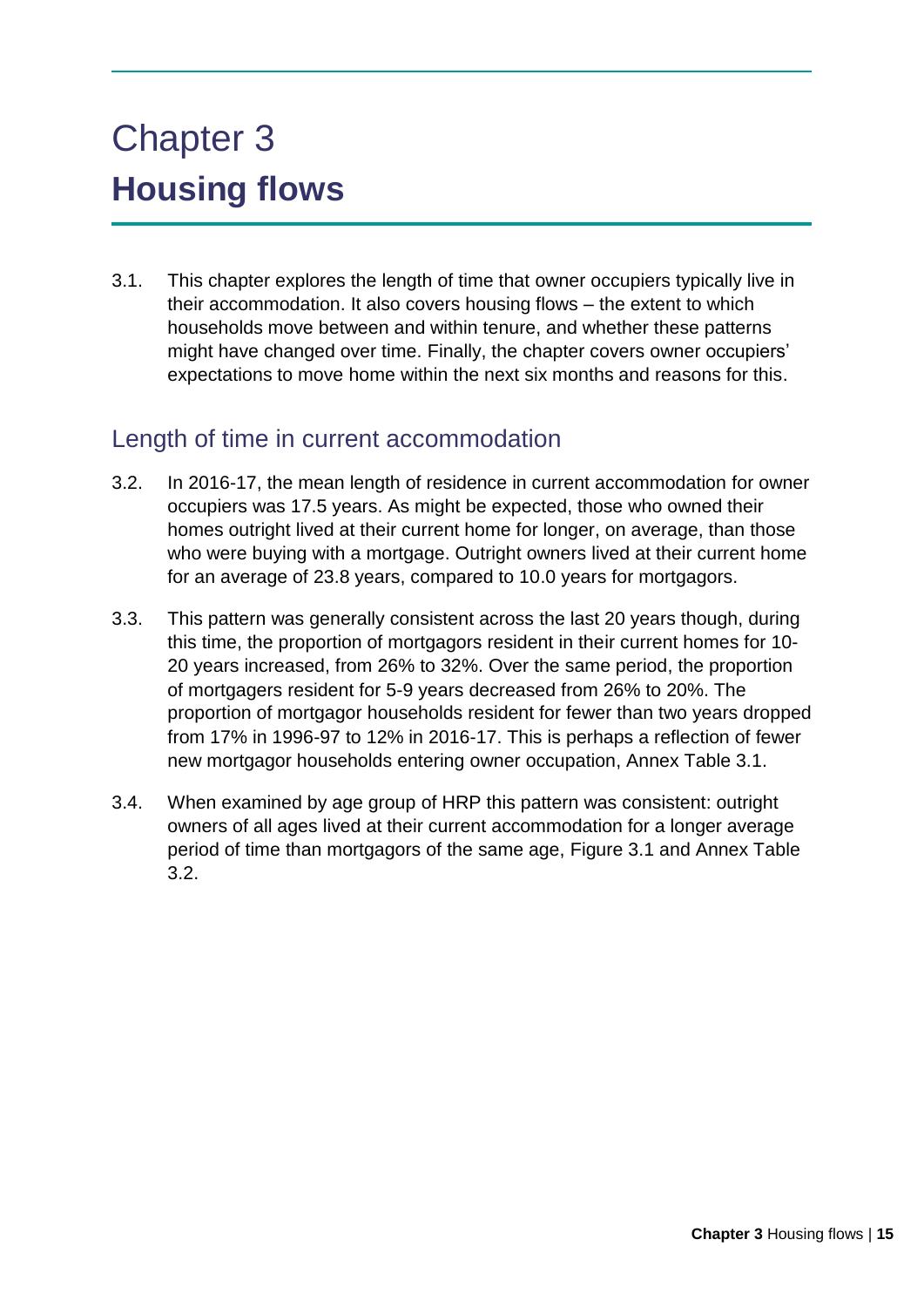



**Note: underlying data are presented in Annex Table 3.2 Source: English Housing Survey, full household sample**

## Housing flows

- 3.5. This section explores housing flows between and within tenure. This analysis is based on households that were resident in their current home for less than a year, and so provides a snapshot of recent moves.
- 3.6. Of the 14.4 million owner occupying households in 2016-17, 625,000 moved within the last year. Of these, 182,000 (29%) were previously private renters. A further 12% were new households.
- 3.7. The largest proportion of recent movers within the owner occupied sector were those who had moved within tenure; 58% of recent movers were previously either buying with a mortgage or outright owners of their previous home<sup>9</sup>.

<sup>&</sup>lt;sup>9</sup> The EHS questionnaire asks about previous tenure for those households who have moved home within the last three years before interview. In addition, outright owners are not asked when they took full ownership of their home. For this reason, the EHS does not capture the proportion of households who have moved from being a mortgagor to being an outright owner without moving home – i.e., those who have paid off their mortgages.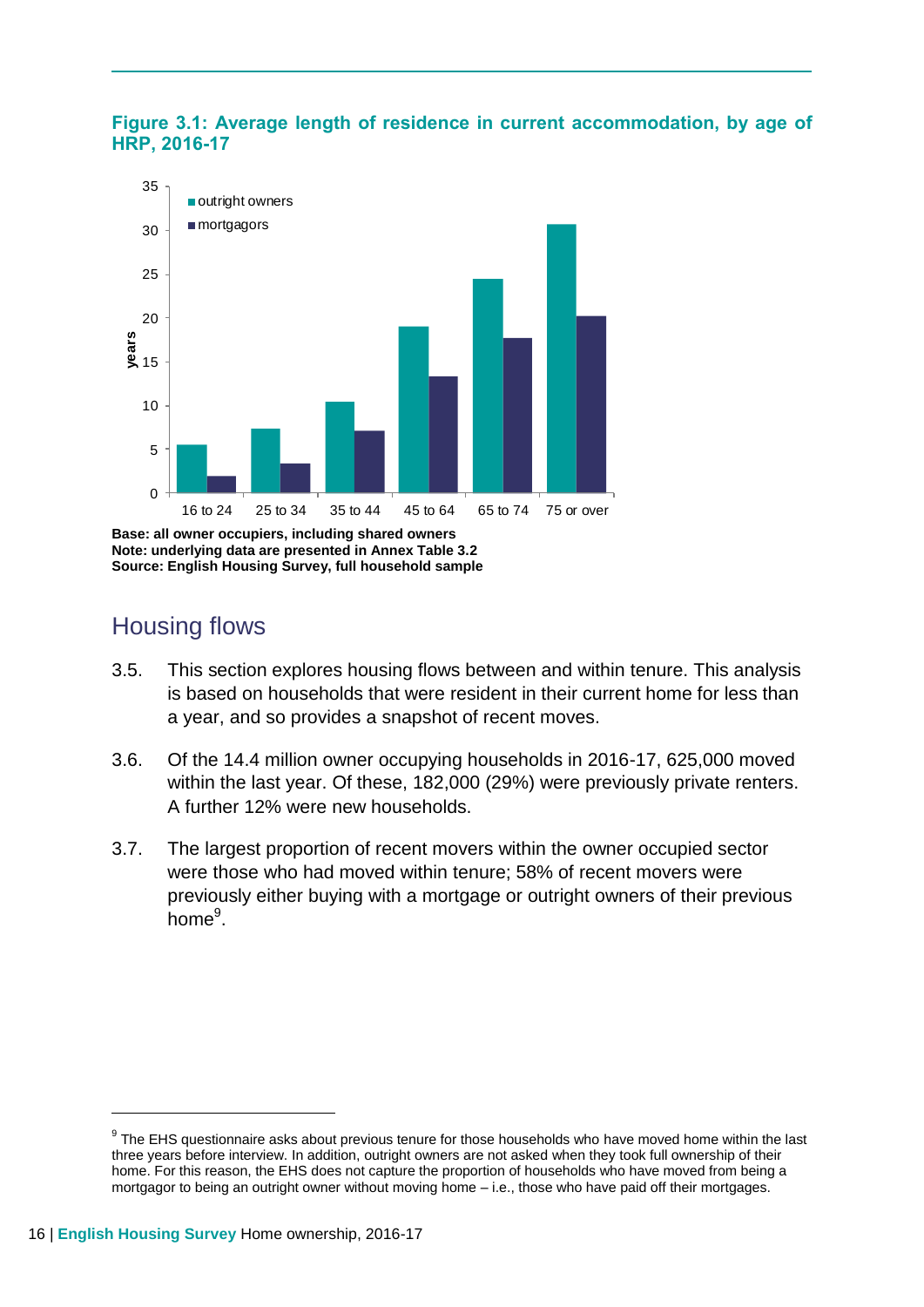

#### **Figure 3.2: Household moves, by tenure, 2016-17**

**Base: households resident less than a year Notes:**

- **1) underlying data are presented in Annex Table 3.3 and Live Table FA4301**
- **2) a small number of cases with inconsistent responses have been omitted**
- **3) survey cannot identify the number of households which have ended**
- **4) u indicates sample size too small for reliable estimate**

**5) These figures exclude Right to Buy sales. MHCLG records approximately 18,000 Right to Buy sales in this year, however these are too infrequent to be captured by the EHS sample. See MHCLG live** 

**tables on Social Housing, Table 671.**

**Source: English Housing Survey, full household sample**

- 3.8. The proportion of recent movers in the owner occupied sector who formed new households has decreased over the last 20 years. In 1996-97, 19% of recent movers in home ownership were new households, compared to 12% in 2016-17.
- 3.9. Overall, the proportion of recent movers within the sector has not changed since 1996-97. However, there was an increase in the proportion of recent moves from a home owned outright (from 12% to 24% in 2016-17). The majority (61%) of these households moved into another home they owned outright, so this does not constitute a tenure change. There was no significant change in the proportion of recent movers who were buying their previous home with a mortgage between 1996-97 and 2006-07.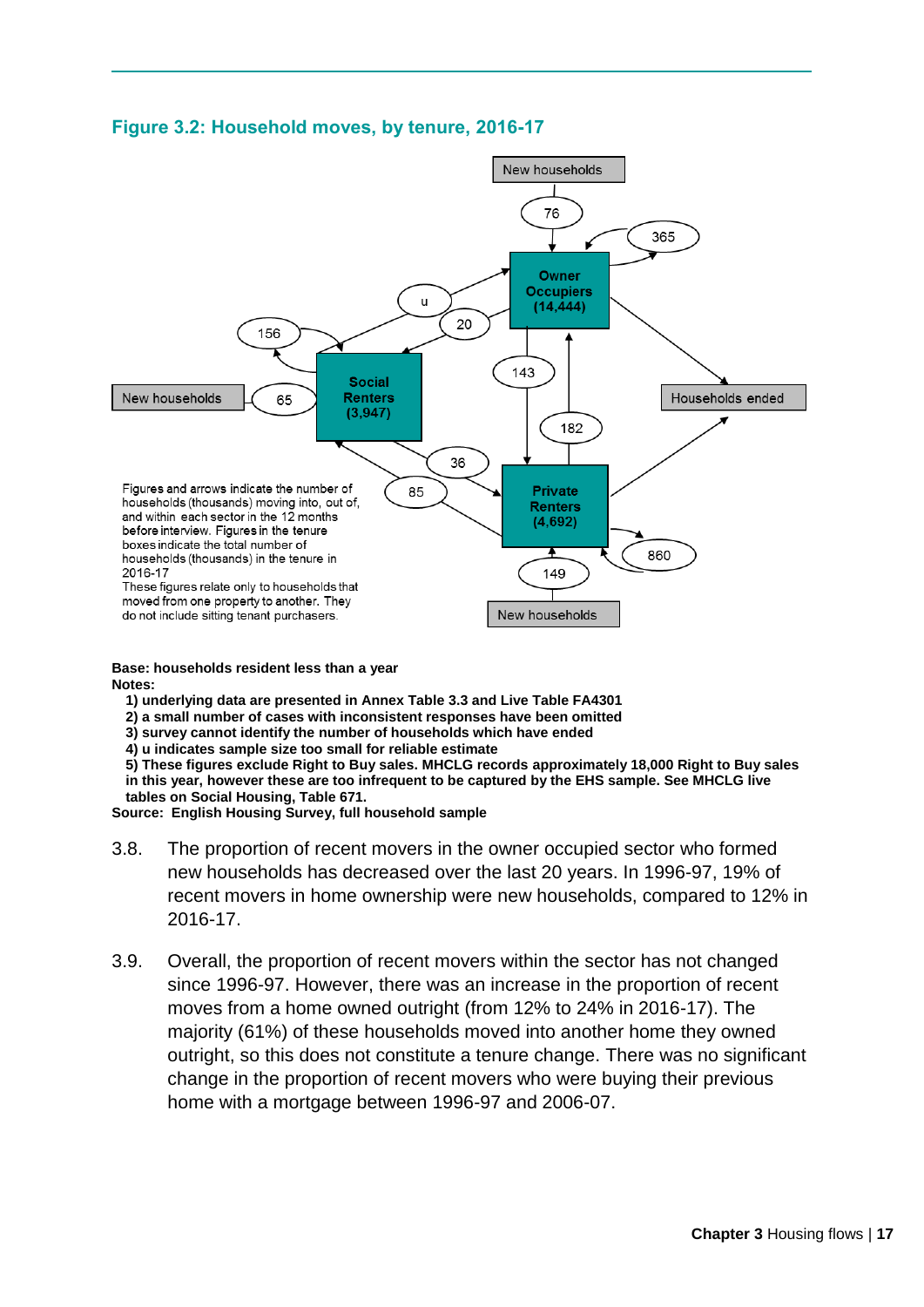3.10. The apparent increase in the proportion of recent movers currently in home ownership who were previously private renters (23% to 29% between 1996-97 and 2016-17) was not statistically significant, Figure 3.3 and Annex Table 3.3.





**Base: all home owners who have lived at their current home for less than a year Notes:** 

**1) underlying data are presented in Annex Table 3.3**

**2) the proportion of previous social renters moving into home ownership in 2016-17 has been suppressed due to small sample sizes**

**Sources:** 

**1996-97 and 2006-07: Survey of English Housing;**

**2016-17: English Housing Survey, full household sample**

#### Expectation to move within next six months

- 3.11. All households were asked whether they expected to move within the next six months and, if so, their reasons for this.
- 3.12. Among owner occupiers, 4% expected to move in the next six months, a lower proportion than both social (7%) and private renters (18%). Mortgagors were more likely to expect to move than outright owners (5% compared with 3%), Annex Table 3.4.
- 3.13. The most commonly mentioned reason for expecting to move was to move into a larger house or flat. This reason was mentioned by 30% of all owners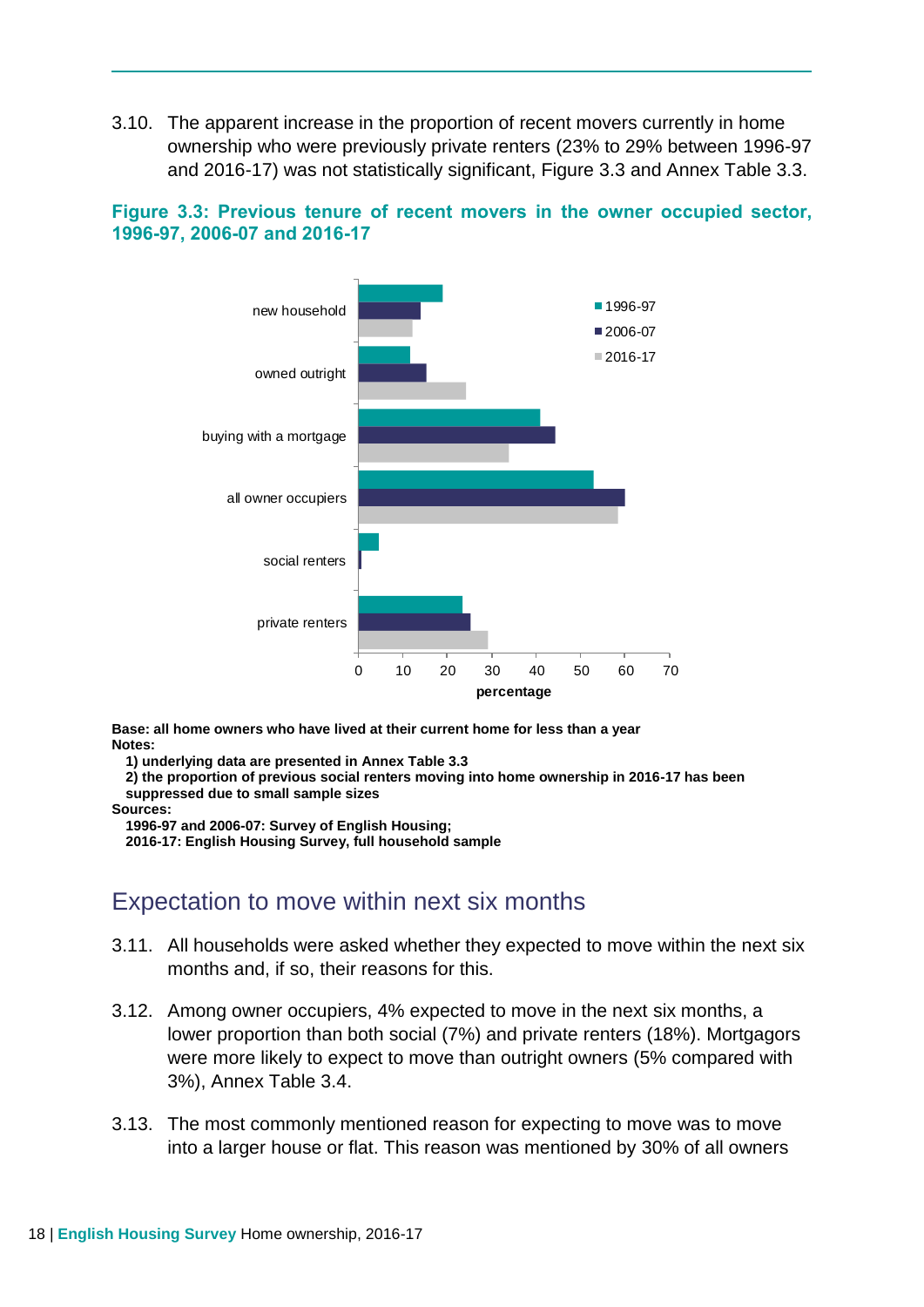who expected to move, though was considerably more common among mortgagors than outright owners (41% compared with 15%).

- 3.14. Conversely, 31% of outright owners who expected to move mentioned moving into a smaller house/flat, compared to 19% of mortgagors. This chimes with the age profiles of these two tenures, with mortgagors more likely to be looking for larger homes to accommodate growing families, while outright owners are perhaps seeking smaller homes after their grown up children left to establish households of their own.
- 3.15. Of all owner occupiers who expected to move, 20% mentioned doing so to be closer to their family and friends. This group were more prevalent among outright owners than mortgagors – 28% of outright owners mentioned this reason, compared to 14% of mortgagors. Again, this perhaps reflects the different age profiles of the two groups, as older households might be inclined to move closer to grown up children.
- 3.16. Moving to a better neighbourhood or more pleasant area was mentioned by 21% of all owner occupiers who expected to move – 23% of mortgagors, and 19% of outright owners gave this answer.
- 3.17. Among those who expected to move, 7% said they wanted to move to cheaper accommodation. There was no significant difference between the proportion of mortgagors and the proportion of outright owners who gave this reason, Annex Table 3.5.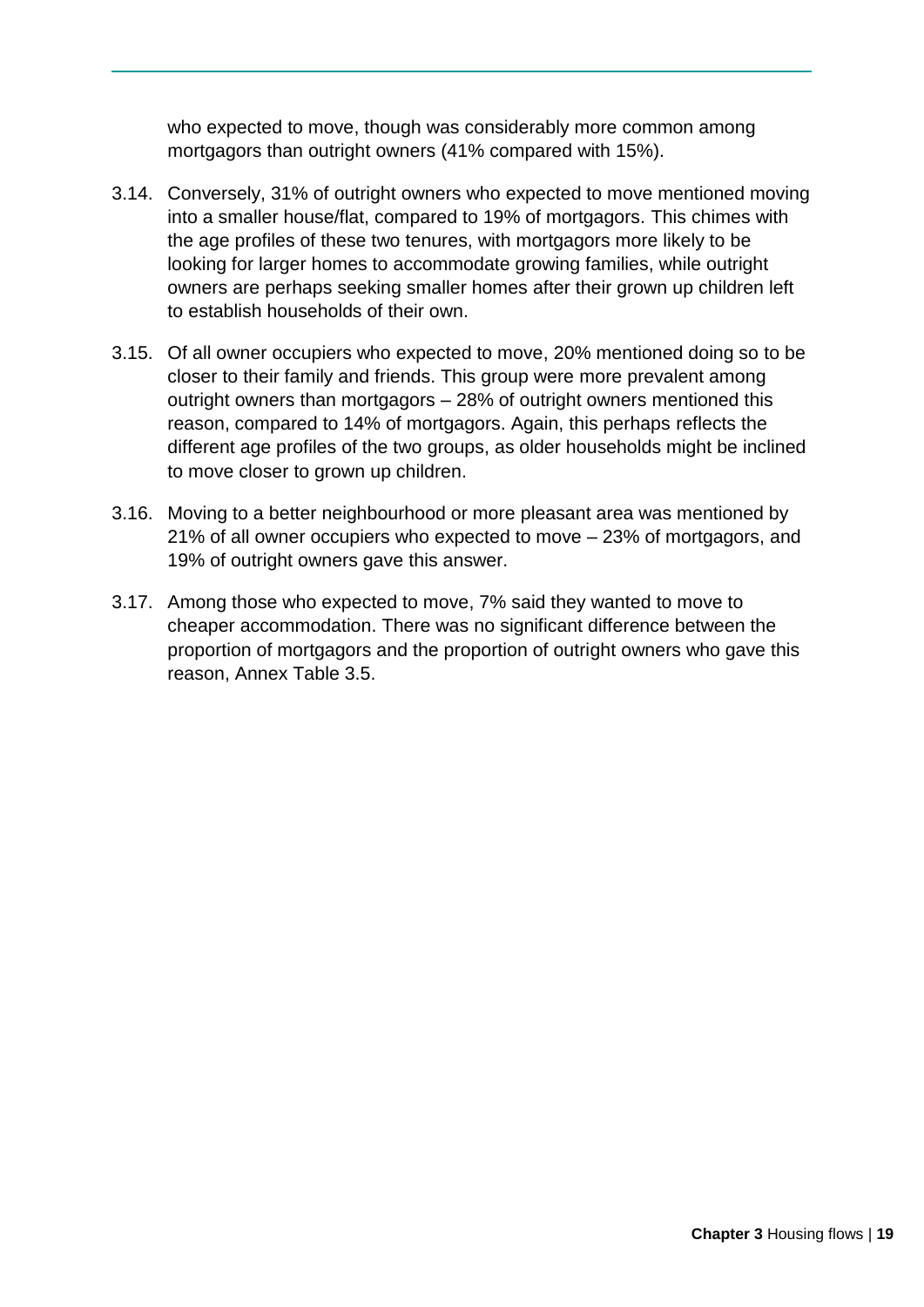# Chapter 4 **Satisfaction and housing modifications**

4.1 This chapter explores the extent to which owner occupiers were satisfied with their accommodation, area and tenure, how this compared to renters, and whether levels of satisfaction changed over time. It then examines the extent to which home owners' dwellings have been extended or converted.

## **Satisfaction**

- 4.2 Compared with renters, owner occupiers were more likely to report they were satisfied with their accommodation: 95% of all owner occupiers were either very or fairly satisfied with their accommodation, compared with 81% of social renters and 84% of private renters.
- 4.3 Outright owners were more likely to say they were 'very satisfied' rather than 'fairly satisfied', and were less likely to express dissatisfaction than mortgagors. Nearly three quarters (73%) of outright owners said they were very satisfied with their accommodation, compared with 60% of mortgagors<sup>10</sup>.
- 4.4 Home owners were also asked the extent to which they were satisfied with the area in which they live. The response pattern across tenures for this question was very similar to satisfaction with accommodation.
- 4.5 Owner occupiers were more likely to be satisfied with the area in which they lived than both private and social renters: 90% of owner occupiers were either very or fairly satisfied with their local area, compared to 82% of social renters and 86% of private renters, Figure 4.1.
- 4.6 As with satisfaction with accommodation, outright owners were more likely than mortgagors to say they were very satisfied with the area: 63% of outright owners said they were very satisfied with the local area, compared to 57% of mortgagors<sup>11</sup>.

 $10$  See Live Table FA5401 for satisfaction with accommodation.

<https://www.gov.uk/government/statistical-data-sets/attitudes-and-satisfaction>  $11$  See Live Table FA5212 for satisfaction with area by characteristics of the household, <https://www.gov.uk/government/statistical-data-sets/attitudes-and-satisfaction>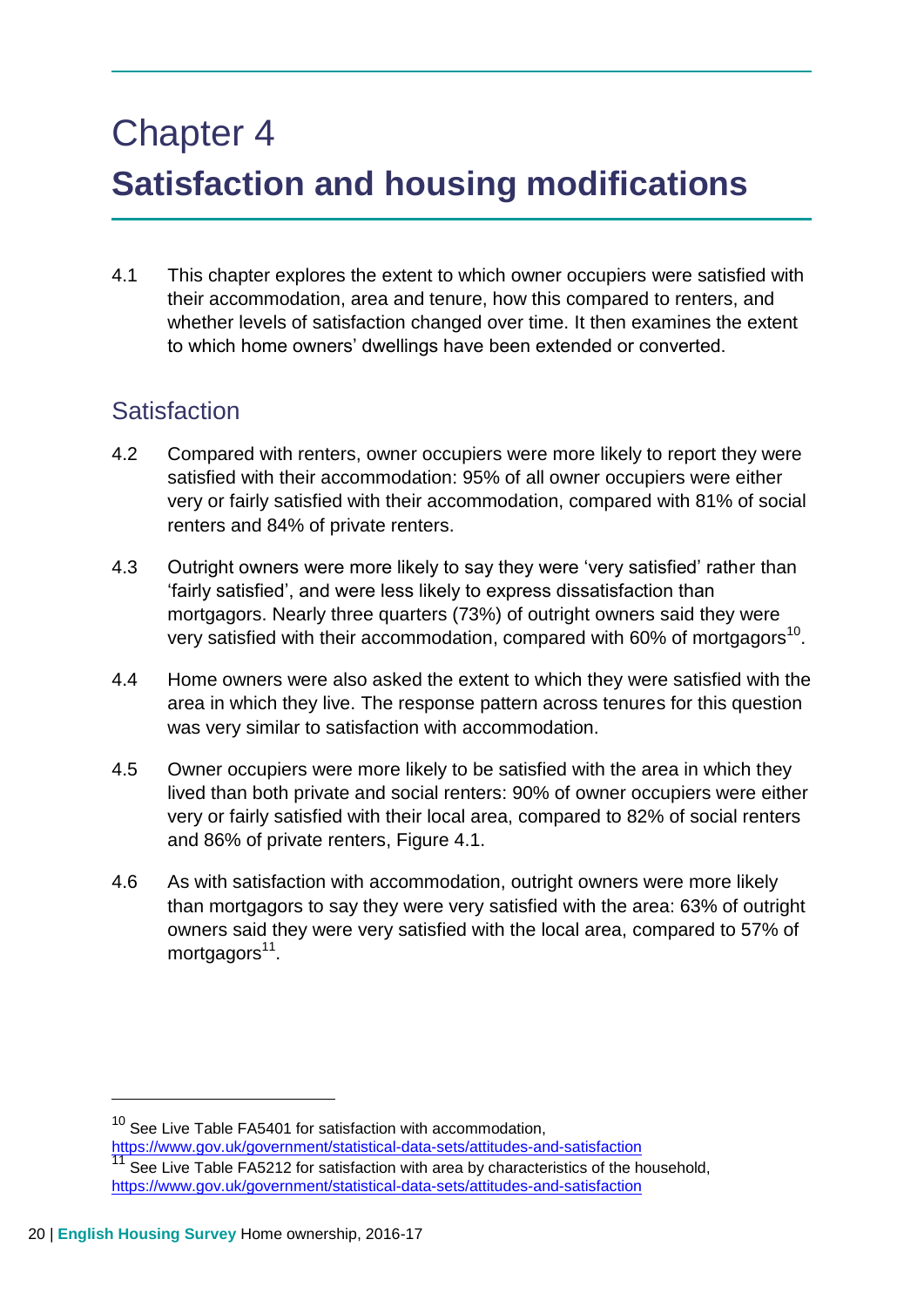

#### **Figure 4.1: Satisfaction with local area, by tenure, 2016-17**

**Base: all households Notes:** 

- **1) underlying data are presented in Live Table FA5212**
- **2) Proportion of private renters very or fairly satisfied with their local area does not sum to 86% due to rounding**

**Source: English Housing Survey, full household sample** 

- 4.7 A higher proportion of owner occupiers were satisfied with their tenure than those in either of the rented sectors. Of all owner occupiers, 87% were very satisfied with their tenure, and 11% were fairly satisfied. Less than 1% of all owner occupiers were fairly or very dissatisfied with their tenure.
- 4.8 In contrast, 44% of social renters and 35% of private renters were very satisfied with their tenure. Looking at dissatisfaction, 9% of social renters and 10% of private renters were either fairly or very dissatisfied with their tenure.
- 4.9 Outright owners were slightly more likely to be satisfied with their tenure than those buying with a mortgage – 90% of outright owners were very satisfied with their tenure, compared to 82% of mortgagors, Annex Table 4.1.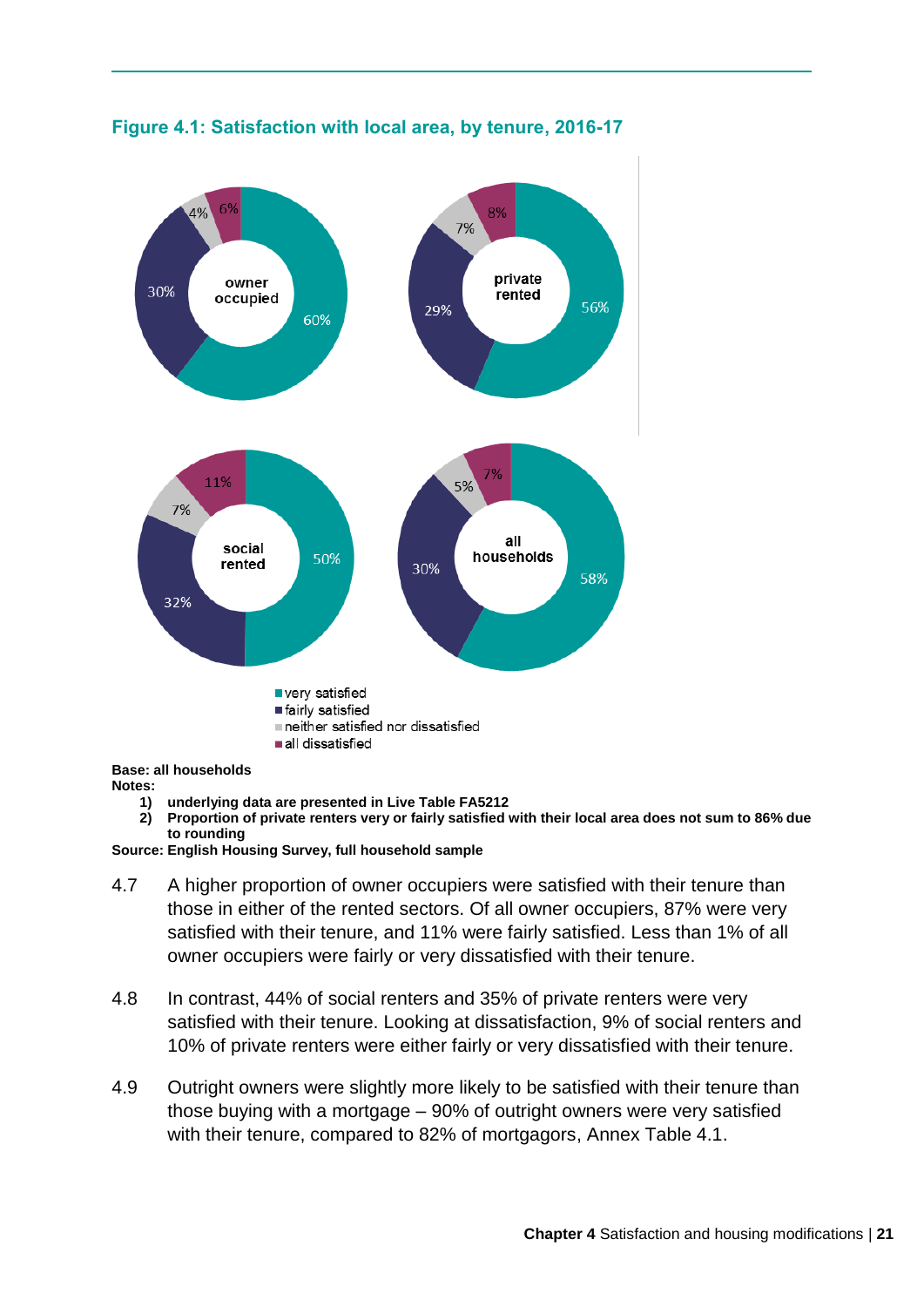## Extensions and conversions

- 4.10 This section explores the extent to which owner occupiers live in dwellings that have been converted or extended $^{12}$ .
- 4.11 In 2016-17, 41% of owner occupiers lived in a dwelling that had been converted or extended. This was considerably more than other tenures – 5% of social renters and 21% of private renters lived in dwellings with extensions or conversions. This might – at least in part – be due to the fact that owner occupiers were more likely to live in homes that can be converted, such as detached or semi-detached houses, as opposed to converted or purpose built flats. Owner occupiers are also more likely to have lived in their current home for longer, and to be able to undertake work themselves. There was no significant difference between the proportion of mortgagors and outright owners living in a dwelling that had been converted or extended, Figure 4.2 and Annex Table 4.2.

#### **Figure 4.2: Whether dwelling has been extended or converted, by tenure of current household, 2016-17**



**Base: all dwellings Note: underlying data are presented in Annex Table 4.2 Source: English Housing Survey, full dwelling sample**

4.12 Among all households, there was a slight regional difference in the proportion of those living in a dwelling that was converted or extended. Households in London were slightly less likely to live in an extended or converted dwelling compared to those outside London (28% of those in London, 31% elsewhere in England), Annex Tables 4.3.

 $12$  It is not possible to say from the data whether it was the current occupants who converted or extended their home, only that they live in home that has – at some point – been converted or extended.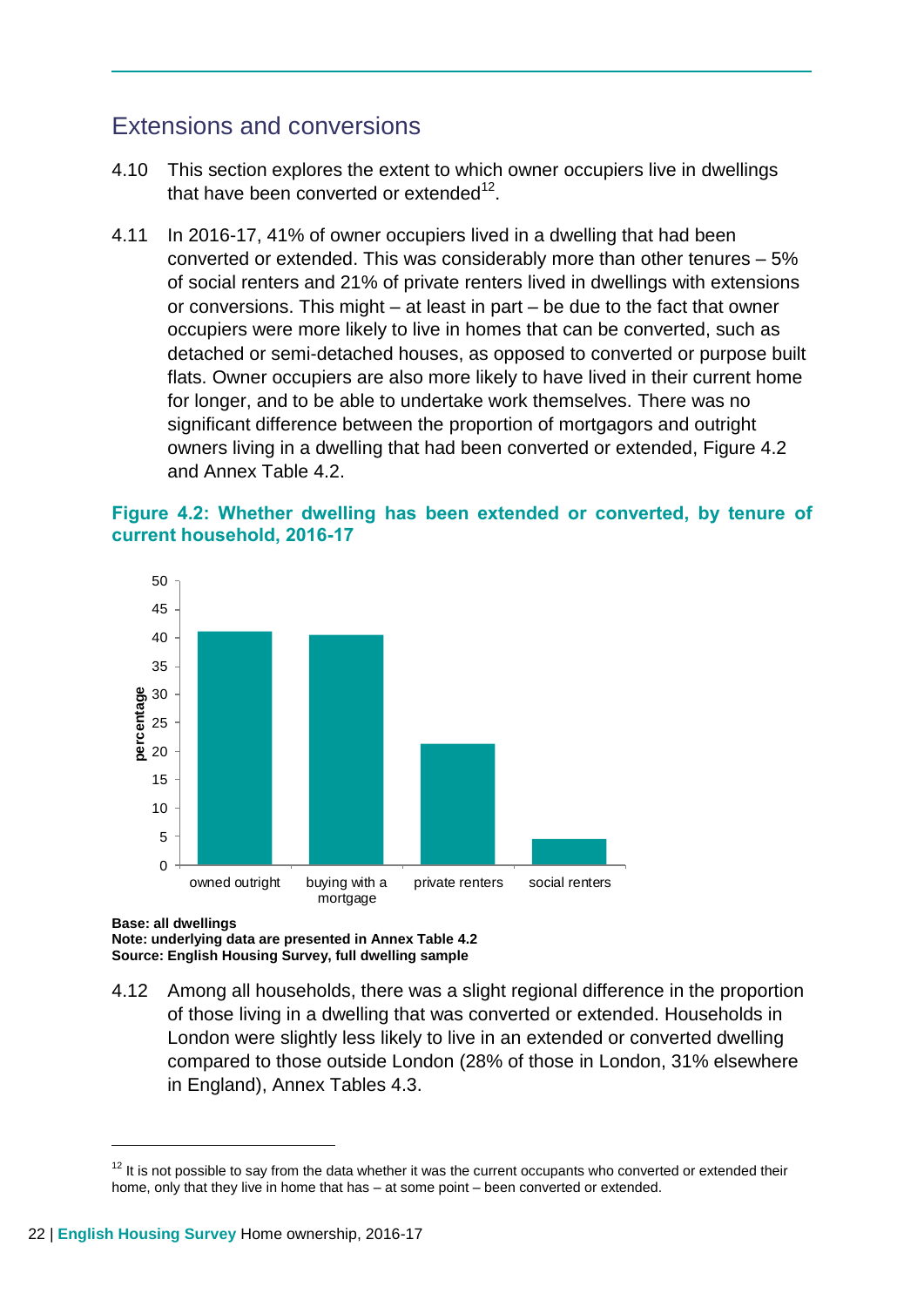- 4.13 However, when examining just owner occupiers, there was no statistically significant regional difference in the likelihood of the household living in a dwelling that had been extended or converted, Annex Table 4.4.
- 4.14 Of all dwellings that were extended or converted, 86% were houses, 8% were bungalows and 5% were flats<sup>13</sup>, Annex Table 4.5.

<sup>&</sup>lt;sup>13</sup> Does not sum to 100% due to rounding.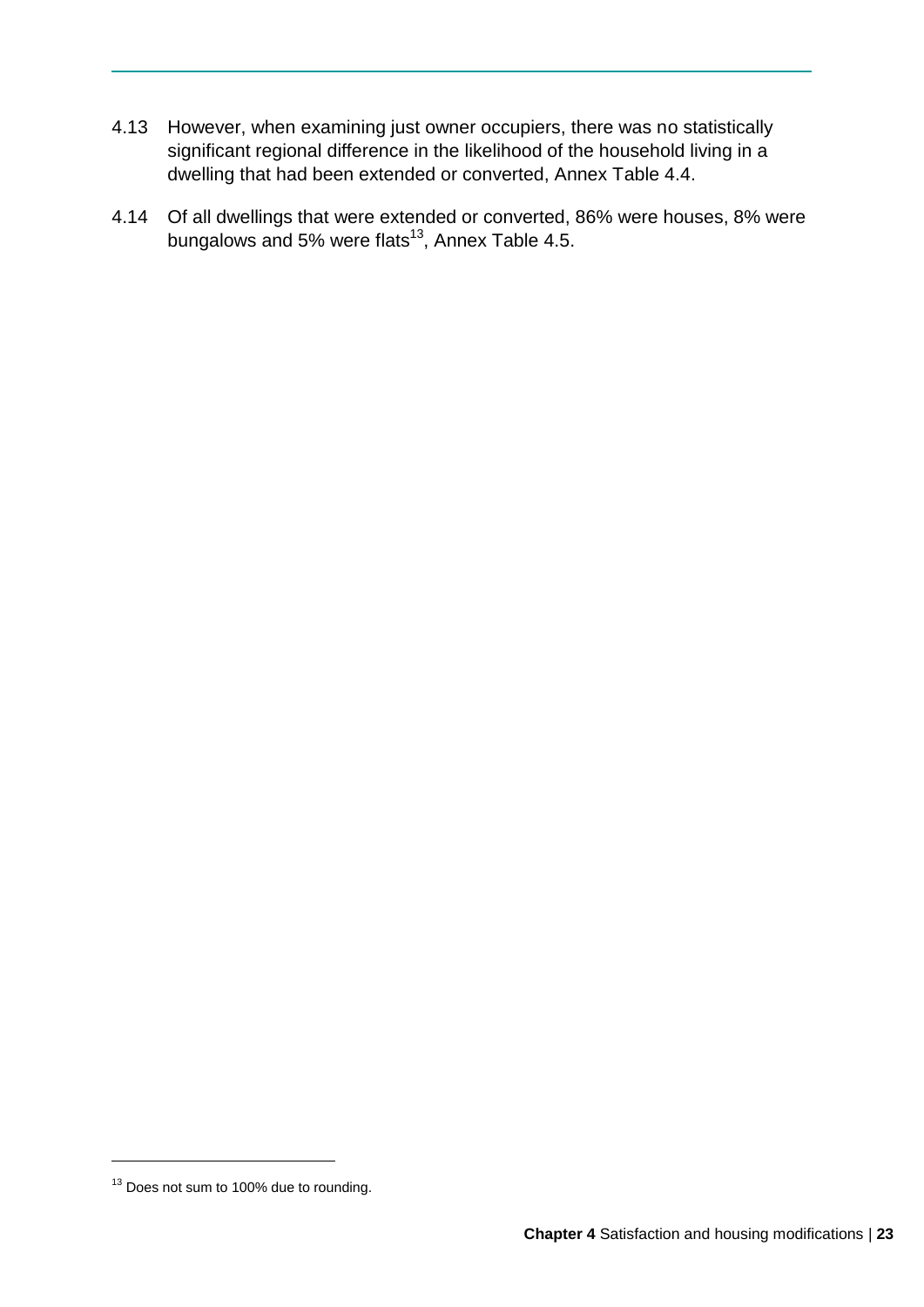## **Technical notes and glossary**

## Technical notes

- 1. Results on households for this report are presented for '2016-17' and are based on fieldwork carried out between April 2016 and March 2017 on a sample of 12,970 households. Throughout the report, this is referred to as the 'full household sample'.
- 2. The reliability of the results of sample surveys, including the English Housing Survey, is positively related to the unweighted sample size. Results based on small sample sizes should therefore be treated as indicative only because inference about the national picture cannot be drawn. To alert readers to those results, percentages based on a row or column total with unweighted total sample size of less than 30 are italicised. To safeguard against data disclosure, the cell contents of cells where the cell count is less than 5 are replaced with a "u".
- 3. Where comparative statements have been made in the text, these have been significance tested to a 95% confidence level. This means we are 95% confident that the statements we are making are true.
- 4. Additional annex tables, including the data underlying the figures and charts in this report are published on the website: <https://www.gov.uk/government/collections/english-housing-survey> alongside many supplementary live tables, which are updated each year (in the summer) but are too numerous to include in our reports. Further information on the technical details of the survey, and information and past reports on the Survey of English Housing and the English House Condition Survey, can also be accessed via this link.

### **Glossary**

**Arrears:** If the HRP or partner are not up to date with rent or mortgage payments they are considered to be in arrears.

**Conversion:** An alteration to the original construction which affects the total number of dwellings in the housing stock, for example, conversion of a house into two or more flats.

**Dependent children:** Any person aged 0 to 15 in a household (whether or not in a family) or a person aged 16 to 18 in full-time education and living in a family with his or her parent(s) or grandparent(s). It does not include any people aged 16 to 18 who have a spouse, partner or child living in the household.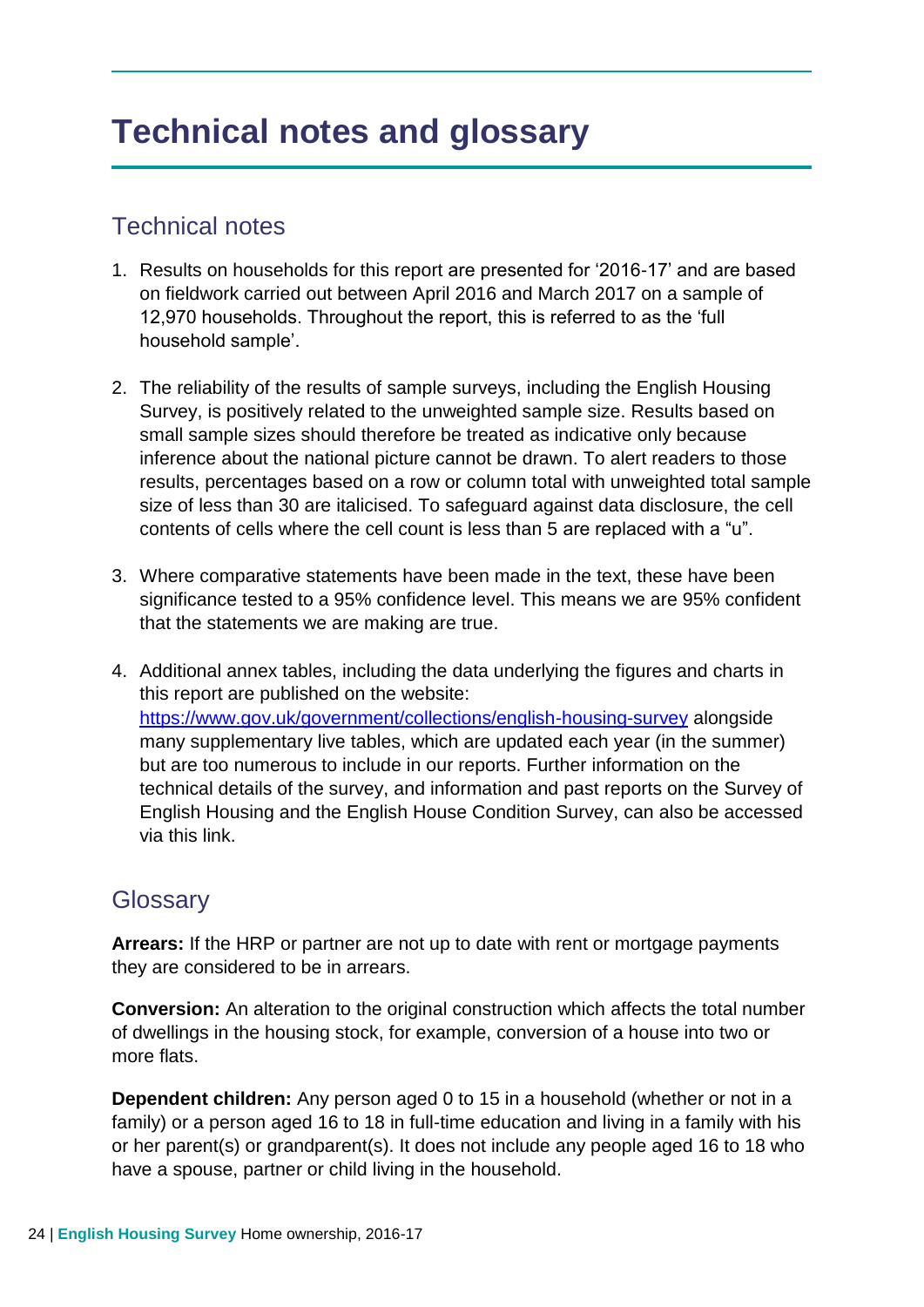**Dwelling:** A unit of accommodation which may comprise one or more household spaces (a household space is the accommodation used or available for use by an individual household). A dwelling may be classified as shared or unshared. A dwelling is shared if:

- the household spaces it contains are 'part of a converted or shared house', or
- not all of the rooms (including kitchen, bathroom and toilet, if any) are behind a door that only that household can use, and
- there is at least one other such household space at the same address with which it can be combined to form the shared dwelling.

Dwellings that do not meet these conditions are unshared dwellings.

The EHS definition of dwelling is consistent with the Census 2011.

**Dwelling type:** Dwellings are classified, on the basis of the surveyor's inspection, into the following categories:

- small terraced house: a house with a total floor area of less than 70m<sup>2</sup> forming part of a block where at least one house is attached to two or more other houses. The total floor area is measured using the original EHS definition of useable floor area, used in EHS reports up to and including the 2012 reports. That definition tends to yield a smaller floor area compared with the definition that is aligned with the Nationally Described Space Standard and used on the EHS since 2013. As a result of the difference between the two definitions, some small terraced houses are reported in the 2014 Housing Supply Report as having more than 70m².
- medium/large terraced house: a house with a total floor area of 70m<sup>2</sup> or more forming part of a block where at least one house is attached to two or more other houses. The total floor area is measured using the original EHS definition of useable floor area which tends to yield a small floor area compared with the definition used on the EHS since 2013.
- **end terraced house:** a house attached to one other house only in a block where at least one house is attached to two or more other houses.
- **mid terraced house:** a house attached to two other houses in a block.
- **semi-detached house:** a house that is attached to just one other in a block of two.
- **detached house:** a house where none of the habitable structure is joined to another building (other than garages, outhouses etc.).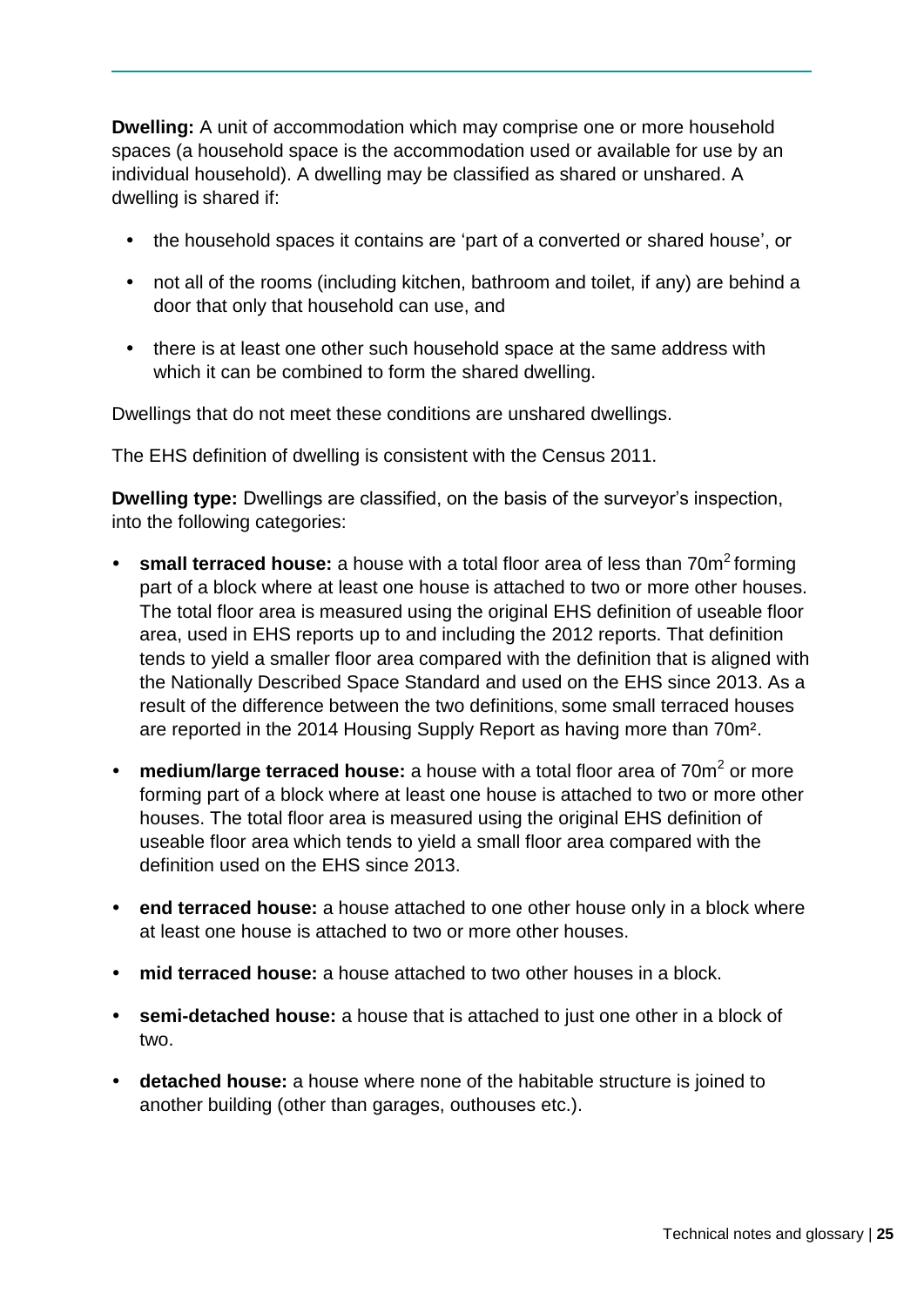- **bungalow:** a house with all of the habitable accommodation on one floor. This excludes chalet bungalows and bungalows with habitable loft conversions, which are treated as houses.
- **converted flat:** a flat resulting from the conversion of a house or former nonresidential building. Includes buildings converted into a flat plus commercial premises (such as corner shops).
- **purpose built flat, low rise:** a flat in a purpose built block less than six storeys high. Includes cases where there is only one flat with independent access in a building which is also used for non-domestic purposes.
- **purpose built flat, high rise:** a flat in a purpose built block of at least six storeys high.

**Economic status:** Respondents self-report their situation and can give more than one answer.

- **working full-time/part-time**: full-time work is defined as 30 or more hours per week. Part-time work is fewer than 30 hours per week. Where more than one answer is given, 'working' takes priority over other categories (with the exception that all those over State Pension Age (SPA) who regard themselves as retired are classified as such, regardless of what other answers they give).
- **unemployed**: this category covers people who were registered unemployed or not registered unemployed but seeking work.
- **retired**: this category includes all those over the state pension age who reported being retired as well as some other activity. For men the SPA is 65 and for women it is 60 if they were born before 6th April 1950. For women born on or after the 6th April 1950, the state pension age has increased incrementally since April 2010<sup>14</sup>.
- **full-time education:** education undertaken in pursuit of a course, where an average of more than 12 hours per week is spent during term time.
- **other inactive**: all others; they include people who were permanently sick or disabled, those looking after the family or home and any other activity.

On occasions, **full-time education** and **other inactive** are combined and described as **other economically inactive**.

**Ethnicity:** Classification according to respondents' own perceived ethnic group.

**Ethnic minority background** is used throughout the report to refer to those respondents who do not identify as White.

<sup>&</sup>lt;sup>14</sup> For further information see: [www.gov.uk/browse/working/state-pension](http://www.gov.uk/browse/working/state-pension)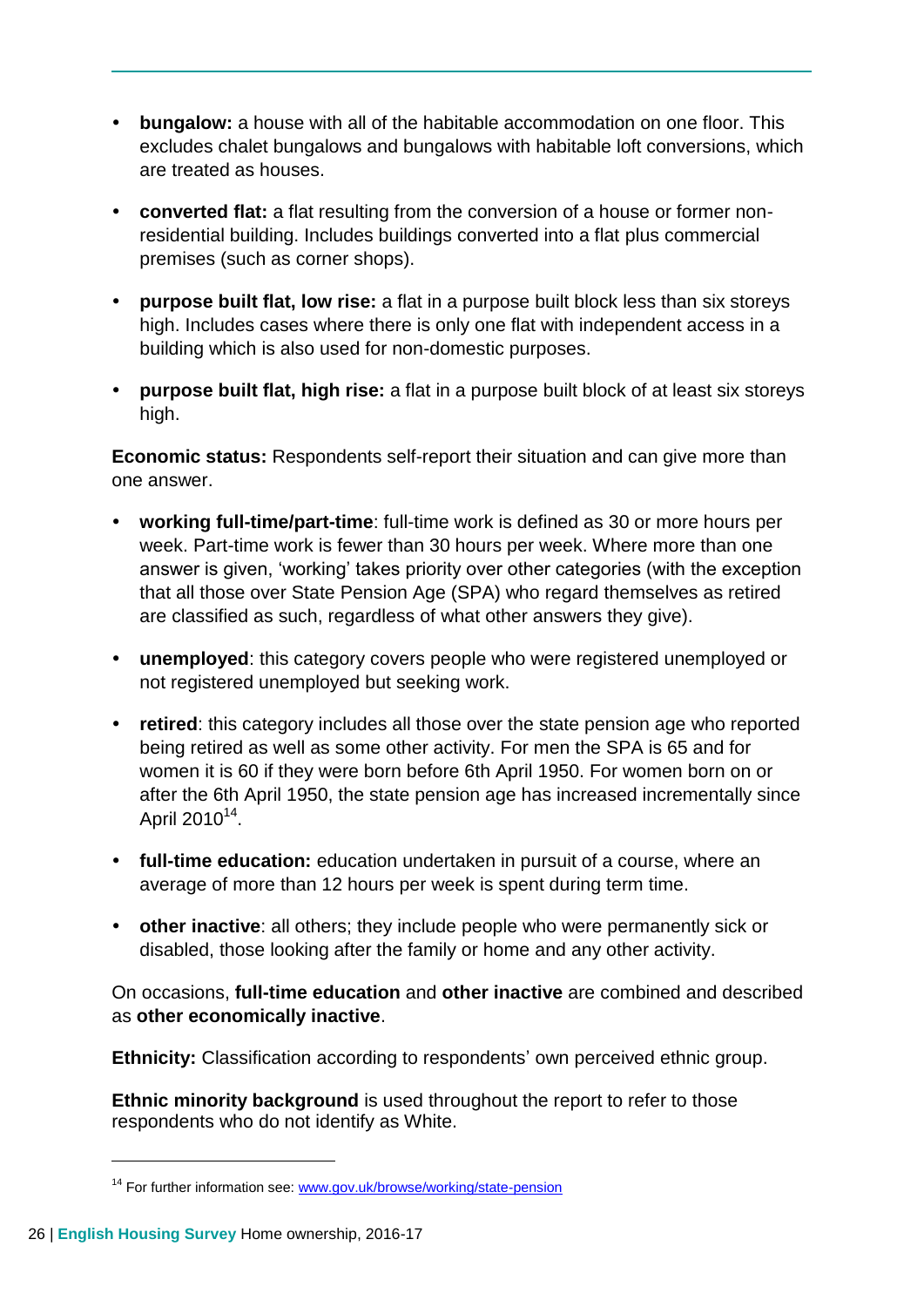The classification of ethnic group used in the EHS is consistent with the 2011 Census. Respondents are classified as White if they answer one of the following four options:

- 1. English / Welsh / Scottish / Northern Irish / British
- 2. Irish
- 3. Gypsy or Irish Traveller
- 4. Any Other White background

Otherwise, they are classified as being from an ethnic minority background.

**Gross income of the HRP and partner:** The gross annual income of the HRP and partner from wages, pensions, other private sources, savings and state benefits. This does not include any housing related benefits or allowances. This measure is divided by 52 to calculate weekly income. Income is presented in quintiles throughout this report (see income quintiles definition – below).

**Gross household income:** The gross annual income of all adults living in a household from wages, pensions, other private sources, savings and state benefits. This does not include any housing related benefits or allowances. This measure is divided by 52 to calculate weekly income. Income is presented in quintiles throughout this report (see income quintiles definition – below).

**Household reference person (HRP):** The person in whose name the dwelling is owned or rented or who is otherwise responsible for the accommodation. In the case of joint owners and tenants, the person with the highest income is taken as the HRP. Where incomes are equal, the older is taken as the HRP. This procedure increases the likelihood that the HRP better characterises the household's social and economic position. The EHS definition of HRP is not consistent with the Census 2011, in which the HRP is chosen on basis of their economic activity. Where economic activity is the same, the older is taken as HRP, or if they are the same age, HRP is the first listed on the questionnaire.

**Household type:** The main classification of household type uses the following categories; some categories may be split or combined in different tables:

- couple no dependent child(ren)
- couple with dependent child(ren)
- couple with dependent and independent child(ren)
- couple with independent child(ren)
- lone parent with dependent child(ren)
- lone parent with dependent and independent child(ren)
- lone parent with independent child(ren)
- two or more families
- lone person sharing with other lone persons
- one male
- one female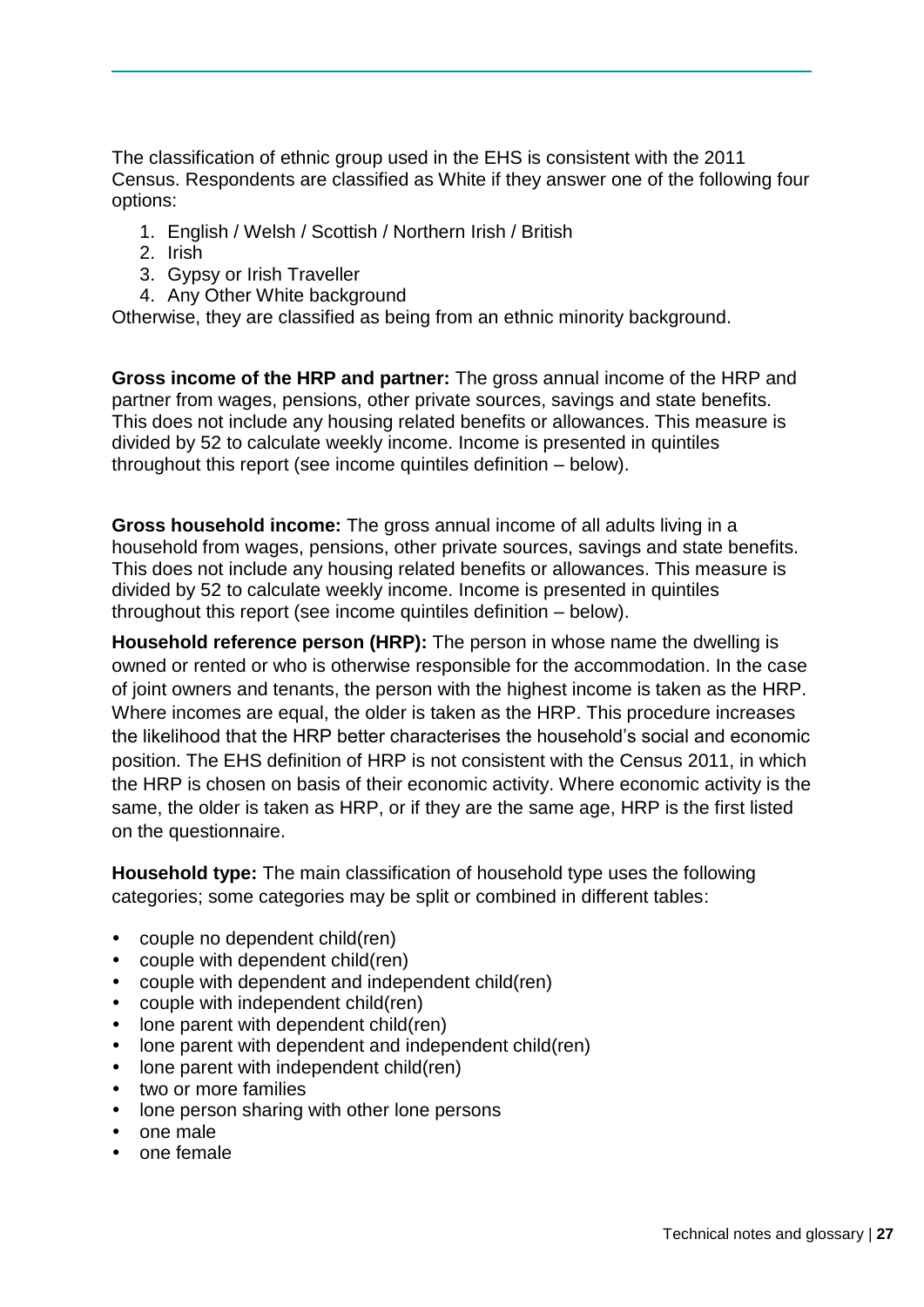**Housing Benefit:** A benefit that is administered by local authorities, which is designed to assist people who rent their homes and have difficulty meeting their housing costs. Council tenants on Housing Benefit receive a rent rebate which means that their rent due is reduced by the amount of that rebate. Private and social housing tenants usually receive Housing Benefit (or rent allowance) personally, although sometimes it is paid direct to the landlord.

**Income quintiles**: All households are divided into five equal groups based on their income (i.e. those in the bottom 20%, the next 20% and so on). These groups are known as quintiles. These can be used to compare income levels of particular groups to the overall population.

**Long-term limiting illness:** This is consistent with the core definition of disability under the Equality Act 2010. A person is considered to have a disability if they have a long-standing illness, disability or impairment which causes substantial difficulty with day-to-day activities.

**Mortgage type:** these mortgage types are referred to in the EHS:

- **repayment:** a mortgage in which the borrower repays the capital and interest together in fixed instalments over a fixed period (usually 25 years). The most common and most widely available type of mortgage.
- **interest only (with no linked investments**): a mortgage in which the mortgagor is only required to pay off the interest that arises from the principal that is borrowed. Because only the interest is being paid off, the interest payments remain fairly constant throughout the term of the mortgage.
- **endowment:** a mortgage linked to an endowment insurance policy which is intended to repay the capital sum on maturity.
- **Other mortgages:** including interest only with linked investments and combined endowment and repayment mortgages.

**New household:** Where neither the household reference person (HRP) nor their spouse/partner occupied the HRP's previous permanent accommodation, in either of their names. The EHS does not differentiate between previous accommodation within England and outside of England (including abroad).

**Non-dependent children:** any person aged over 18 or those aged 16-18 who are not in full-time education living in a family with his or her parent(s) or grandparent(s).

**Older households**: Households where the oldest person in the household is aged 55 or over.

**Right to Buy scheme:** The Right to Buy scheme gives secure tenants in a local authority home the opportunity to buy their home at a discount. In order to qualify for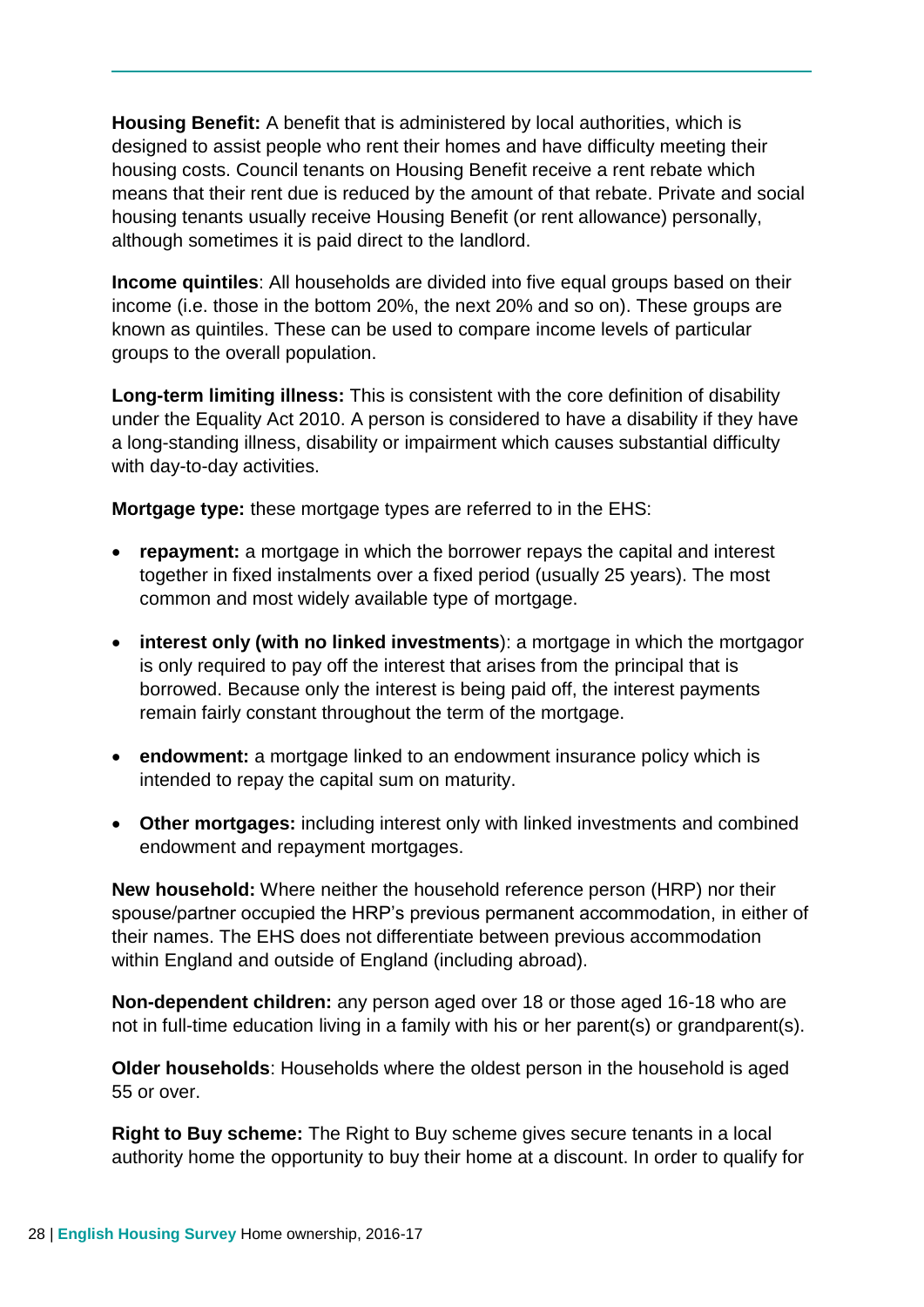the scheme a social tenant must have lived for a total of at least three years in a public sector tenancy.

The scheme is also available to assured tenants of non-charitable housing associations who have transferred with their homes from a local authority as part of a stock transfer. In this case the tenants is said to have a 'preserved Right to Buy'.

The Government has plans to extend Right to Buy to housing association tenants and are currently running a Voluntary Right to Buy pilot scheme amongst a small number of housing associations.

**Recent movers:** Households which moved into their current home in the last 12 months. This includes both new and continuing households, but does not include sitting tenant purchasers.

**Region:** A three region classification is used to present geographical findings, as follows:

- **North: North East; North West; and Yorkshire and the Humber**
- **Midlands and East: East Midlands; West Midlands; and East**
- **London and South: London; South East; and South West**

**Tenure:** In this report, households are typically grouped into three broad categories known as tenures: owner occupiers, social renters and private renters. The tenure defines the conditions under which the home is occupied, whether it is owned or rented, and if rented, who the landlord is and on what financial and legal terms the let is agreed.

- **owner occupiers:** households in accommodation which they either own outright, are buying with a mortgage or as part of a shared ownership scheme.
- **social renters:** this category includes households renting from Local Authorities (including Arms' Length Management Organisations (ALMOs) and Housing Action Trusts) and Housing Associations, Local Housing Companies, cooperatives and charitable trusts.

A significant number of Housing Association tenants wrongly report that they are Local Authority tenants. The most common reason for this is that their home used to be owned by the Local Authority, and although ownership was transferred to a Housing Association, the tenant still reports that their landlord is the Local Authority. There are also some Local Authority tenants who wrongly report that they are Housing Association tenants. Data from the EHS for 2008-09 onwards incorporate a correction for the great majority of such cases in order to provide a reasonably accurate split of the social rented category.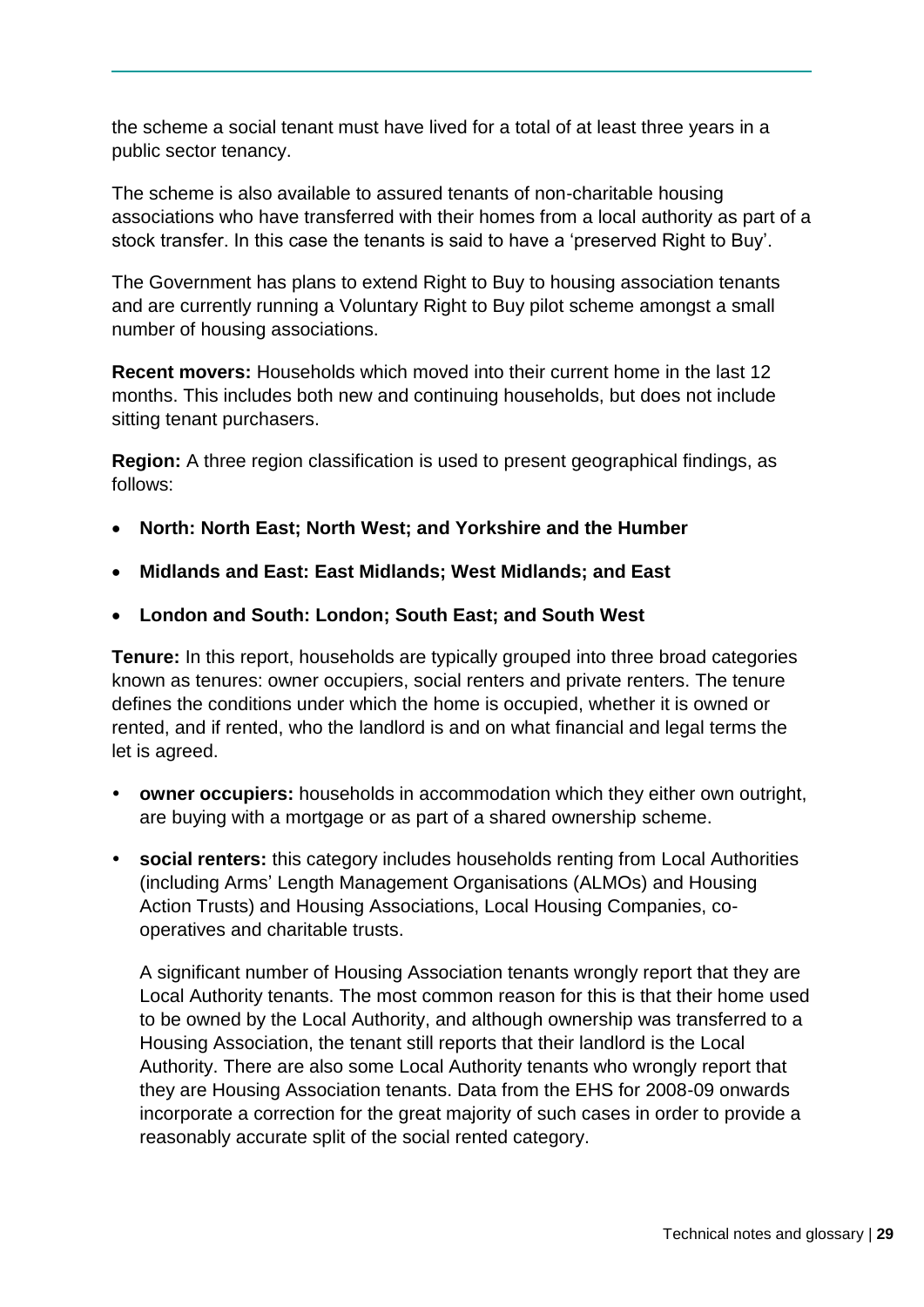**private renters:** this sector covers all other tenants including all whose accommodation is tied to their job. It also includes people living rent-free (for example, people living in a flat belonging to a relative).

**Younger households**: Households where the oldest person in the household is aged less than 55 years.